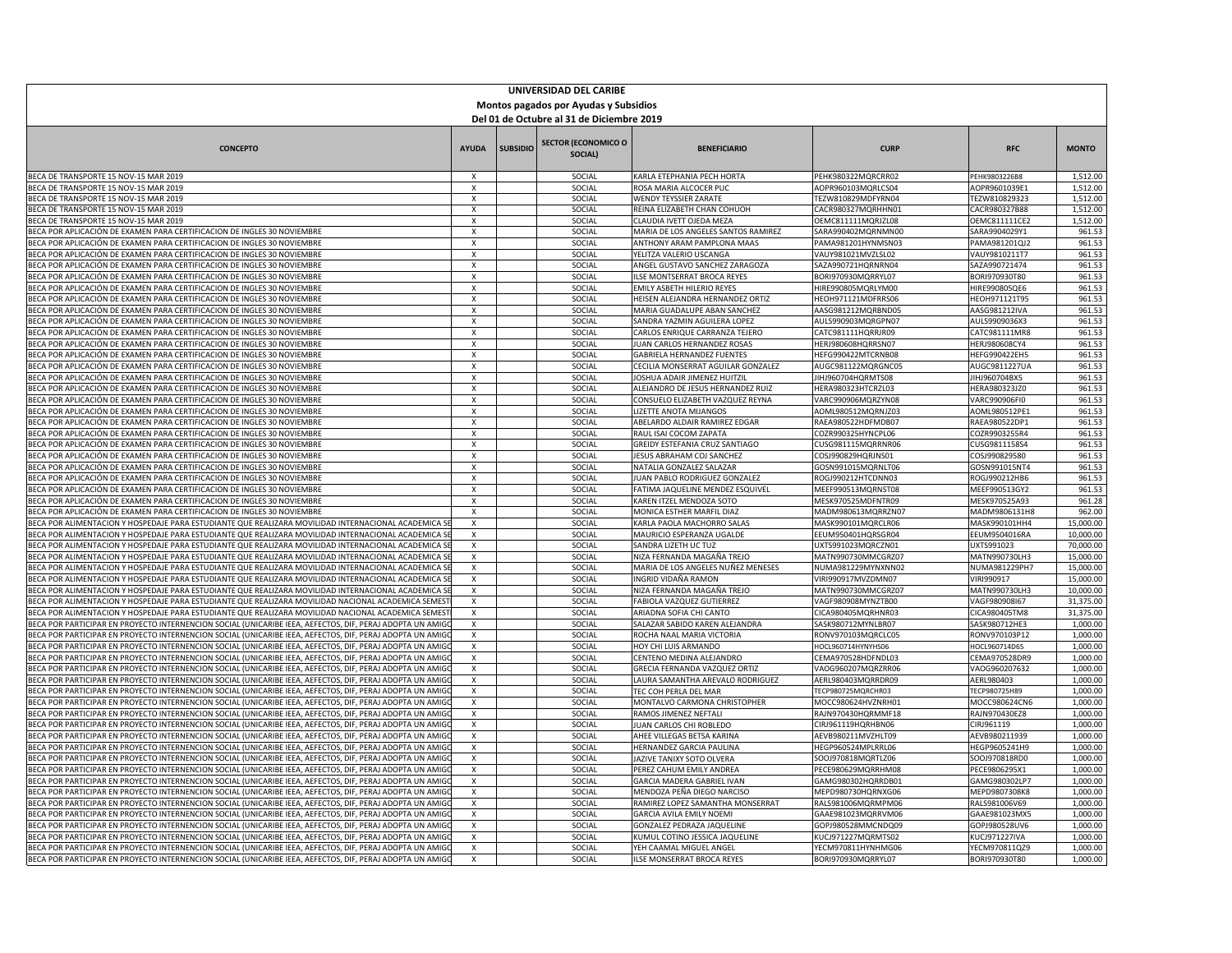| UNIVERSIDAD DEL CARIBE<br>Montos pagados por Ayudas y Subsidios                                                                                                           |                                       |                 |                                       |                                                                |                                          |                                |                      |  |  |
|---------------------------------------------------------------------------------------------------------------------------------------------------------------------------|---------------------------------------|-----------------|---------------------------------------|----------------------------------------------------------------|------------------------------------------|--------------------------------|----------------------|--|--|
| Del 01 de Octubre al 31 de Diciembre 2019                                                                                                                                 |                                       |                 |                                       |                                                                |                                          |                                |                      |  |  |
| <b>CONCEPTO</b>                                                                                                                                                           | <b>AYUDA</b>                          | <b>SUBSIDIO</b> | <b>SECTOR (ECONOMICO O</b><br>SOCIAL) | <b>BENEFICIARIO</b>                                            | <b>CURP</b>                              | <b>RFC</b>                     | <b>MONTO</b>         |  |  |
| BECA POR PARTICIPAR EN PROYECTO INTERNENCION SOCIAL (UNICARIBE IEEA, AEFECTOS, DIF, PERAJ ADOPTA UN AMIG                                                                  | $\pmb{\chi}$                          |                 | SOCIAL                                | VICTOR MANUEL JIMENEZ OLAN                                     | JIOV941026HTCMLC00                       | JIOV9410267Y6                  | 1,000.00             |  |  |
| BECA POR PARTICIPAR EN PROYECTO INTERNENCION SOCIAL (UNICARIBE IEEA, AEFECTOS, DIF, PERAJ ADOPTA UN AMIGO                                                                 | X                                     |                 | SOCIAL                                | SANTAMARIA GONZALEZ RAFAEL                                     | SAGR970829HOCNNF01                       | SAGR970829616                  | 1,000.00             |  |  |
| BECA POR PARTICIPAR EN PROYECTO INTERNENCION SOCIAL (UNICARIBE IEEA, AEFECTOS, DIF, PERAJ ADOPTA UN AMIGO<br>BECAS PARA ESTUDIOS DE APOYO ACADEMICO 2DA CONVOCATORIA 2019 | X<br>X                                |                 | SOCIAL<br>SOCIAL                      | NOVELO HERRERA YAITH FERNANDO<br>AHEE VILLEGAS BETSA KARINA    | NOHY970105HQRVRT06<br>AEVB980211MVZHLT09 | NOHY970105JAA<br>AEVB980211939 | 1,000.00<br>2,243.00 |  |  |
| BECAS PARA ESTUDIOS DE APOYO ACADEMICO 2DA CONVOCATORIA 2019                                                                                                              | x                                     |                 | SOCIAL                                | MICHELLE ARECHAVALA BUSTOS                                     | AEBM981202MQRRSC17                       | AEBM981202F53                  | 2,243.00             |  |  |
| BECAS PARA ESTUDIOS DE APOYO ACADEMICO 2DA CONVOCATORIA 2019                                                                                                              | х                                     |                 | SOCIAL                                | AREVALO RODRIGUEZ LAURA SAMANTHA                               | AERL980403MQRRDR09                       | AERL980403                     | 2,243.00             |  |  |
| BECAS PARA ESTUDIOS DE APOYO ACADEMICO 2DA CONVOCATORIA 2019                                                                                                              | X                                     |                 | SOCIAL                                | BALAM FRANCISCO NIC-TE YAZMIN                                  | BAFN990821MQRLRC19                       | BAFN990821                     | 2,243.00             |  |  |
| BECAS PARA ESTUDIOS DE APOYO ACADEMICO 2DA CONVOCATORIA 2019                                                                                                              | $\overline{\mathbf{x}}$               |                 | SOCIAL                                | CYNTHIA KARIME BARAHONA CITALAN                                | BACC980616MQRRTY02                       | BACC980616M52                  | 2,243.00             |  |  |
| BECAS PARA ESTUDIOS DE APOYO ACADEMICO 2DA CONVOCATORIA 2019<br>BECAS PARA ESTUDIOS DE APOYO ACADEMICO 2DA CONVOCATORIA 2019                                              | X<br>X                                |                 | SOCIAL<br>SOCIAL                      | IRMA BELLO PERALTA                                             | BEPI990731MQRLRR05<br>CACW930912MQRNNL02 | BEPI990731MMA<br>CACW930912U41 | 2,243.00<br>2,243.00 |  |  |
| BECAS PARA ESTUDIOS DE APOYO ACADEMICO 2DA CONVOCATORIA 2019                                                                                                              | X                                     |                 | SOCIAL                                | WILMA DEL ROSARIO CAN CANUL<br>UIS FERNANDO CAN MOO            | CAML970614HYNNXS01                       | CAML9706146A8                  | 2,243.00             |  |  |
| BECAS PARA ESTUDIOS DE APOYO ACADEMICO 2DA CONVOCATORIA 2019                                                                                                              | X                                     |                 | SOCIAL                                | ALONDRA AMISHADAI CANTO CHAN                                   | CXCA980527MYNNHL01                       | CACX980527GU7                  | 2,243.00             |  |  |
| BECAS PARA ESTUDIOS DE APOYO ACADEMICO 2DA CONVOCATORIA 2019                                                                                                              | Х                                     |                 | SOCIAL                                | CASTRO CHABLE CRISTIAN JESUS                                   | CACC990208HQRSHR05                       | CACC990208SJ8                  | 2,243.00             |  |  |
| BECAS PARA ESTUDIOS DE APOYO ACADEMICO 2DA CONVOCATORIA 2019                                                                                                              | $\boldsymbol{\mathsf{x}}$             |                 | SOCIAL                                | JUAN CARLOS CHI ROBLEDO                                        | CIRJ961119HQRHBN06                       | CIRJ961119                     | 2,243.00             |  |  |
| BECAS PARA ESTUDIOS DE APOYO ACADEMICO 2DA CONVOCATORIA 2019                                                                                                              | X                                     |                 | SOCIAL                                | YEDID MARGARITA CICERO VALLEJOS                                | CIVY970927MQRCLD06                       | CIVY970927TY0                  | 2,243.00             |  |  |
| BECAS PARA ESTUDIOS DE APOYO ACADEMICO 2DA CONVOCATORIA 2019                                                                                                              | $\overline{X}$                        |                 | SOCIAL                                | PIERRE DAVID CLEMENT GONGORA                                   | CEGP981110HOCLNR03                       | CEGP981110UR6                  | 2,243.00             |  |  |
| BECAS PARA ESTUDIOS DE APOYO ACADEMICO 2DA CONVOCATORIA 2019<br>BECAS PARA ESTUDIOS DE APOYO ACADEMICO 2DA CONVOCATORIA 2019                                              | X<br>X                                |                 | SOCIAL<br>SOCIAL                      | CARLOS ESTEBAN CRUZ GARCIA<br>CHRISTIAN EDUARDO DIAZ VELAZQUEZ | CUGC980208HQRRRR08<br>DIVC981025HQRZLH03 | CUGC980208425<br>DIVC9810254X3 | 2,243.00<br>2,243.00 |  |  |
| BECAS PARA ESTUDIOS DE APOYO ACADEMICO 2DA CONVOCATORIA 2019                                                                                                              | X                                     |                 | SOCIAL                                | <b>GARRIDO MARIN BRAYAN ALBERTO</b>                            | GAMB980824HQRRRR02                       | GAMB980824Q93                  | 2,243.00             |  |  |
| BECAS PARA ESTUDIOS DE APOYO ACADEMICO 2DA CONVOCATORIA 2019                                                                                                              | X                                     |                 | SOCIAL                                | CARLOS EDUARDO HERNANDEZ MORENO                                | HEMC980815HGRRRR09                       | <b>HEMC980815</b>              | 2,243.00             |  |  |
| BECAS PARA ESTUDIOS DE APOYO ACADEMICO 2DA CONVOCATORIA 2019                                                                                                              | X                                     |                 | SOCIAL                                | BRIANDA LETICIA LARA EVANGELISTA                               | LAEB970604MQRRVR17                       | LAEB970604E11                  | 2,243.00             |  |  |
| BECAS PARA ESTUDIOS DE APOYO ACADEMICO 2DA CONVOCATORIA 2019                                                                                                              | х                                     |                 | SOCIAL                                | MALDONADO ROSADO DANIEL WALLOIS                                | MARD990210HQRLSN03                       | MARD990210                     | 2,243.00             |  |  |
| BECAS PARA ESTUDIOS DE APOYO ACADEMICO 2DA CONVOCATORIA 2019                                                                                                              | X                                     |                 | SOCIAL                                | FATIMA JAQUELINE MENDEZ ESQUIVEL                               | MEEF990513MQRNST08                       | MEEF990513GY2                  | 2,243.00             |  |  |
| BECAS PARA ESTUDIOS DE APOYO ACADEMICO 2DA CONVOCATORIA 2019                                                                                                              | $\overline{X}$                        |                 | SOCIAL                                | MEX TORRES PEDRO ANTONIO                                       | METP991231HQRXRD06                       | METP991231NF8                  | 2,243.00             |  |  |
| BECAS PARA ESTUDIOS DE APOYO ACADEMICO 2DA CONVOCATORIA 2019<br>BECAS PARA ESTUDIOS DE APOYO ACADEMICO 2DA CONVOCATORIA 2019                                              | X<br>X                                |                 | SOCIAL<br>SOCIAL                      | MOO KOH DIANA GUADALUPE<br><b>VOH NOH PEDRO ROMAN</b>          | MOKD961201MQRXHN07<br>ONP991118HYNHHD04  | MOKD9612012F9<br>NONP991118B64 | 2,243.00<br>2,243.00 |  |  |
| BECAS PARA ESTUDIOS DE APOYO ACADEMICO 2DA CONVOCATORIA 2019                                                                                                              | X                                     |                 | SOCIAL                                | NOVELO RODRIGUEZ ANA KAREN                                     | NORA981129MQRVDN05                       | NORA981129NT2                  | 2,243.00             |  |  |
| BECAS PARA ESTUDIOS DE APOYO ACADEMICO 2DA CONVOCATORIA 2019                                                                                                              | х                                     |                 | SOCIAL                                | SANCHEZ RUIZ MIGUEL ALEJANDRO                                  | SARM981128HQRNZG05                       | SARM981128635                  | 2,243.00             |  |  |
| BECAS PARA ESTUDIOS DE APOYO ACADEMICO 2DA CONVOCATORIA 2019                                                                                                              | $\times$                              |                 | SOCIAL                                | SANCHEZ SANCHEZ JUAN CARLOS                                    | SASJ980404HQRNNN00                       | SASJ980404RF4                  | 2,243.00             |  |  |
| BECAS PARA ESTUDIOS DE APOYO ACADEMICO 2DA CONVOCATORIA 2019                                                                                                              | $\boldsymbol{\mathsf{x}}$             |                 | SOCIAL                                | ANGEL GUSTAVO SANCHEZ SARAGOZA                                 | SAZA990721HQRNRN04                       | SAZA990721474                  | 2,243.00             |  |  |
| BECAS PARA ESTUDIOS DE APOYO ACADEMICO 2DA CONVOCATORIA 2019                                                                                                              | $\pmb{\chi}$                          |                 | SOCIAL                                | SUCELY ROXANA SOLORZANO BULUX                                  | OBS961110MYNLLC01                        | SOBS961110IS6                  | 2,243.00             |  |  |
| BECAS PARA ESTUDIOS DE APOYO ACADEMICO 2DA CONVOCATORIA 2019<br>BECAS PARA ESTUDIOS DE APOYO ACADEMICO 2DA CONVOCATORIA 2019                                              | $\pmb{\mathsf{x}}$<br>X               |                 | SOCIAL<br>SOCIAL                      | DULCE NAYELY TRUJEQUE CARRILLO<br>EDITH GUADALUPE UC SAENZ     | TUCD980320MQRRRL05<br>UXSE940516MQRCND09 | TUCD980320EP7<br>USED940516FL4 | 2,243.00<br>2,243.00 |  |  |
| BECAS PARA ESTUDIOS DE APOYO ACADEMICO 2DA CONVOCATORIA 2019                                                                                                              | x                                     |                 | SOCIAL                                | SANDRA LIZETH UC TUZ                                           | JXTS991023MQRCZN01                       | UXTS991023                     | 2,243.00             |  |  |
| BECAS PARA ESTUDIOS DE APOYO ACADEMICO 2DA CONVOCATORIA 2019                                                                                                              | X                                     |                 | SOCIAL                                | PAOLA VAZQUEZ TOALA                                            | VATP980411MCSZLL18                       | VATP980411994                  | 2,243.00             |  |  |
| BECAS PARA ESTUDIOS DE APOYO ACADEMICO 2DA CONVOCATORIA 2019                                                                                                              | X                                     |                 | SOCIAL                                | VENTURA GALAZ KIMBERLY SOFIA                                   | VEGK981107MQRNLM06                       | VEGK981107KS1                  | 2,243.00             |  |  |
| BECAS PARA ESTUDIOS DE APOYO ACADEMICO 2DA CONVOCATORIA 2019                                                                                                              | $\boldsymbol{\mathsf{x}}$             |                 | SOCIAL                                | AVILES SANTOS AILYN DESIRE                                     | AISA980615MYNVNL05                       | AISA980615BE2                  | 2,243.00             |  |  |
| BECAS PARA ESTUDIOS DE APOYO ACADEMICO 2DA CONVOCATORIA 2019                                                                                                              | X                                     |                 | SOCIAL                                | BELTRAN SALAZAR ILIANA                                         | BESI950130MMSLLL02                       | BESI9501301R1                  | 2,243.00             |  |  |
| BECAS PARA ESTUDIOS DE APOYO ACADEMICO 2DA CONVOCATORIA 2019<br>BECAS PARA ESTUDIOS DE APOYO ACADEMICO 2DA CONVOCATORIA 2019                                              | $\overline{\mathbf{x}}$<br>X          |                 | SOCIAL<br>SOCIAL                      | CACH CHAN LOURDES ITZEL<br>CASTRO ROMERO PENELOPE MONSERRATH   | CACL980408MQRCHR06<br>CARP980518MQRSMN04 | CACL980408H85<br>CARP980518B43 | 2,243.00<br>2,243.00 |  |  |
| BECAS PARA ESTUDIOS DE APOYO ACADEMICO 2DA CONVOCATORIA 2019                                                                                                              | X                                     |                 | SOCIAL                                | SRAFL CHAN BRITO                                               | ABI970702HYNHRS03                        | CABI970702QC0                  | 2,243.00             |  |  |
| BECAS PARA ESTUDIOS DE APOYO ACADEMICO 2DA CONVOCATORIA 2019                                                                                                              | $\mathsf{x}$                          |                 | SOCIAL                                | <b>DEL VALLE OLIVARES ARMANDO</b>                              | /AOA981228HORLLR02                       | VAOA981228PD0                  | 2.243.00             |  |  |
| BECAS PARA ESTUDIOS DE APOYO ACADEMICO 2DA CONVOCATORIA 2019                                                                                                              | x                                     |                 | SOCIAL                                | CLAUDIA ABIGAIL DIAZ TAH                                       | DITC980606MQRZHL06                       | DITC980606QI9                  | 2,243.00             |  |  |
| BECAS PARA ESTUDIOS DE APOYO ACADEMICO 2DA CONVOCATORIA 2019                                                                                                              | X                                     |                 | SOCIAL                                | ORTIZ TREVISAN GABRIEL                                         | OITG981219HDFRRB07                       | OITG981219                     | 2,243.00             |  |  |
| BECAS PARA ESTUDIOS DE APOYO ACADEMICO 2DA CONVOCATORIA 2019                                                                                                              | $\times$                              |                 | SOCIAL                                | SEGOVIA PECH CLAUDIA ANAHI                                     | SEPC990417MQRGCL00                       | SEPC990417BN3                  | 2,243.00             |  |  |
| BECAS PARA ESTUDIOS DE APOYO ACADEMICO 2DA CONVOCATORIA 2019<br>BECAS PARA ESTUDIOS DE APOYO ACADEMICO 2DA CONVOCATORIA 2019                                              | $\mathsf{x}$<br>$\mathsf{x}$          |                 | SOCIAL<br>SOCIAL                      | SANDY BELLE SOLIS MEJIA<br>JAZIVE TANIXY SOTO OLVERA           | OMS980123MQRLJN05<br>600J970818MQRTLZ06  | SOMS980123UC8<br>SOOJ970818RD0 | 2,243.00<br>2,243.00 |  |  |
| BECA DE EXCELENCIA ACADEMICA 2DA CONVOCATORIA                                                                                                                             | X                                     |                 | SOCIAL                                | SILVIA ROJAS KAREN MICHELLE                                    | SIRK000131MQRLJRA6                       | SIRK000131KU6                  | 2,243.00             |  |  |
| BECA DE EXCELENCIA ACADEMICA 2DA CONVOCATORIA                                                                                                                             | X                                     |                 | SOCIAL                                | ZUMAYA HERNANDEZ ISABEL                                        | ZUHI970309MDFMRS06                       | ZUHI970309794                  | 8,243.00             |  |  |
| BECA DE EXCELENCIA ACADEMICA 2DA CONVOCATORIA                                                                                                                             | X                                     |                 | SOCIAL                                | ANA PAOLA PALACIOS CRUZ                                        | PACA981218MVZLRN02                       | PACA981218DL7                  | 8,243.00             |  |  |
| BECA DE EXCELENCIA ACADEMICA 2DA CONVOCATORIA                                                                                                                             | $\pmb{\mathsf{X}}$                    |                 | SOCIAL                                | BONILLA GONZALEZ DANIEL MAURICIO                               | BOGD970322HQRNNN09                       | BOGD970322GV0                  | 8,243.00             |  |  |
| BECA DE EXCELENCIA ACADEMICA 2DA CONVOCATORIA                                                                                                                             | х                                     |                 | SOCIAL                                | SANCHEZ ABURTO ALEJANDRA                                       | 6AAA991104MQRNBL01                       | SAAA991104                     | 8,243.00             |  |  |
| BECA DE EXCELENCIA ACADEMICA 2DA CONVOCATORIA                                                                                                                             | $\boldsymbol{\mathsf{x}}$<br>$\times$ |                 | SOCIAL<br>SOCIAL                      | AGUILERA LOPEZ SANDRA YAZMIN                                   | AULS990903MQRGPN07<br>CULA990518MQRRPL01 | AULS9909036X3                  | 8,243.00<br>8.243.00 |  |  |
| BECA DE EXCELENCIA ACADEMICA 2DA CONVOCATORIA<br>BECA DE EXCELENCIA ACADEMICA 2DA CONVOCATORIA                                                                            | $\overline{\mathbf{x}}$               |                 | SOCIAL                                | ALONDRA JOSELINE DE LA CRUZ LOPEZ<br>FRIDA JOANA RUIZ JIMENEZ  | RUJF990728MQRZMR03                       | CULA9905189W5<br>RUJF990728DE9 | 8,243.00             |  |  |
| BECA DE EXCELENCIA ACADEMICA 2DA CONVOCATORIA                                                                                                                             | X                                     |                 | SOCIAL                                | KEVIN ZAHID CRUZ BRAVO                                         | CUBK991215HCSRRV07                       | CUBK991215                     | 8,243.00             |  |  |
| BECA DE EXCELENCIA ACADEMICA 2DA CONVOCATORIA                                                                                                                             | X                                     |                 | SOCIAL                                | <b>IOSE LUIS FLORES LARA</b>                                   | OLL970228HQRLRS06                        | FOLL9702286Z4                  | 8,243.00             |  |  |
| BECA DE EXCELENCIA ACADEMICA 2DA CONVOCATORIA                                                                                                                             | X                                     |                 | SOCIAL                                | SEBASTIAN SANTOS DZUL SOLANO                                   | DUSS980124HQRZLB03                       | DUSS980124187                  | 8,243.00             |  |  |
| BECA DE EXCELENCIA ACADEMICA 2DA CONVOCATORIA                                                                                                                             | х                                     |                 | SOCIAL                                | KAREN LOPEZ NAVARRETE                                          | LONK970122MDFPVR04                       | LONK970122N25                  | 8,243.00             |  |  |
| BECA DE EXCELENCIA ACADEMICA 2DA CONVOCATORIA                                                                                                                             | X                                     |                 | SOCIAL                                | FRANCILENE AUGUSTA DE JESUS SOUZA                              | ESF980313MNESZR07                        | JESF980313TCA                  | 8,243.00             |  |  |
| BECA DE EXCELENCIA ACADEMICA 2DA CONVOCATORIA<br>BECAS PARA ESTUDIOS DE APOYO ACADEMICO 2DA CONVOCATORIA 2019                                                             | $\mathbf{x}$<br>$\mathsf{x}$          |                 | SOCIAL<br>SOCIAL                      | CHUCK LIEVANO ERIKA JAZMIN<br>MARIA JOSE LORIA SAURI           | CULE961110MTCHVR09<br>LOSJ980910MQRRRS07 | CULE9611107X9<br>LOSJ9809109D3 | 8,243.00<br>2,243.00 |  |  |
|                                                                                                                                                                           |                                       |                 |                                       |                                                                |                                          |                                |                      |  |  |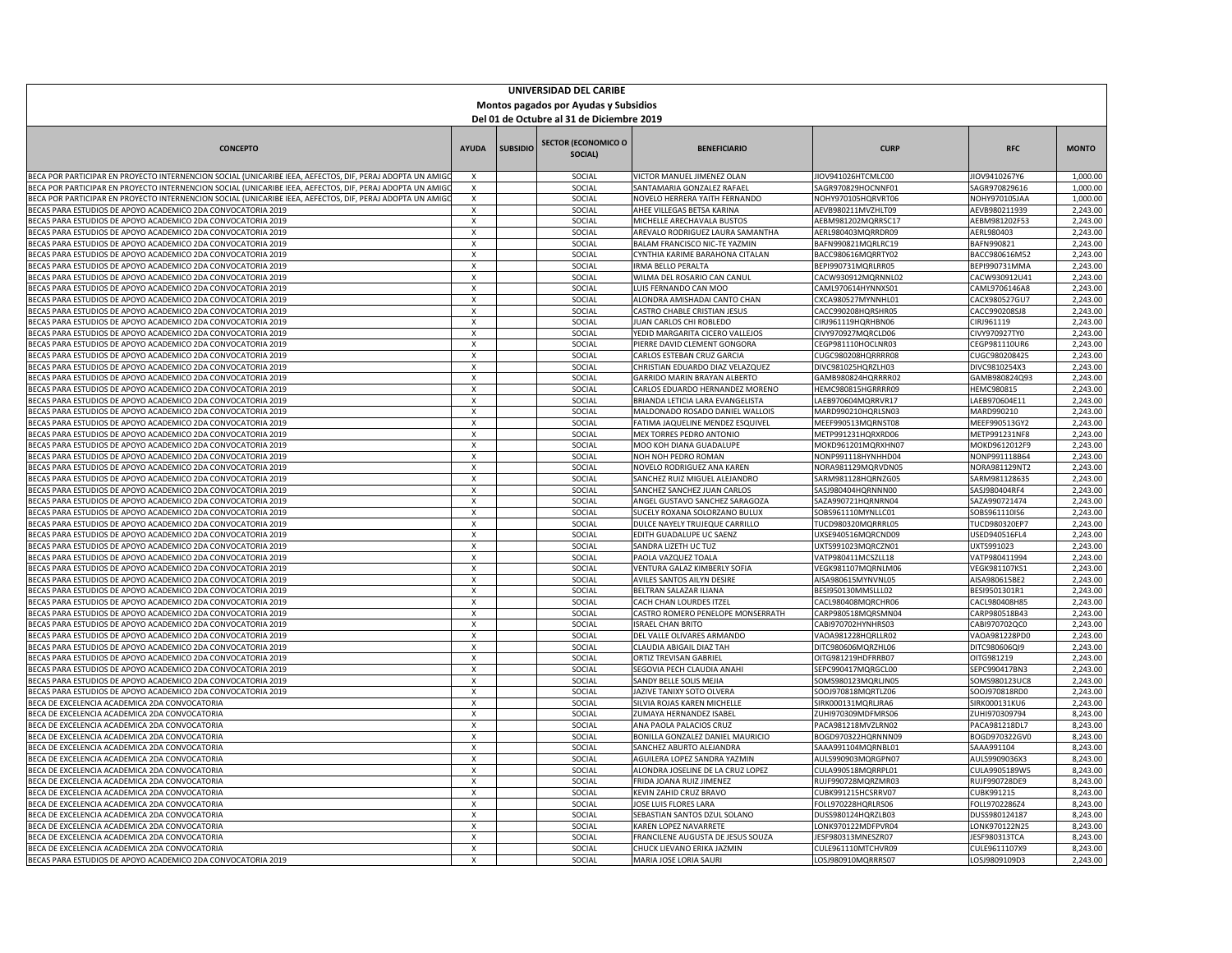| UNIVERSIDAD DEL CARIBE<br>Montos pagados por Ayudas y Subsidios                                                              |                           |                 |                                       |                                                                         |                                          |                                |                      |  |  |
|------------------------------------------------------------------------------------------------------------------------------|---------------------------|-----------------|---------------------------------------|-------------------------------------------------------------------------|------------------------------------------|--------------------------------|----------------------|--|--|
| Del 01 de Octubre al 31 de Diciembre 2019                                                                                    |                           |                 |                                       |                                                                         |                                          |                                |                      |  |  |
| <b>CONCEPTO</b>                                                                                                              | <b>AYUDA</b>              | <b>SUBSIDIO</b> | <b>SECTOR (ECONOMICO O</b><br>SOCIAL) | <b>BENEFICIARIO</b>                                                     | <b>CURP</b>                              | <b>RFC</b>                     | <b>MONTO</b>         |  |  |
| BECAS PARA ESTUDIOS DE APOYO ACADEMICO 2DA CONVOCATORIA 2019                                                                 | X                         |                 | SOCIAL                                | ANTONIO HERNANDEZ PACHECO                                               | HEPA960418HVZRCN07                       | HEPA960418AV8                  | 2,243.00             |  |  |
| BECAS PARA ESTUDIOS DE APOYO ACADEMICO 2DA CONVOCATORIA 2019                                                                 | x                         |                 | SOCIAL                                | VICTOR DANIEL SOLIS ZACARIAS                                            | SOZV960924HQRLCC06                       | SOZV960924EZ0                  | 2,243.00             |  |  |
| BECAS PARA ESTUDIOS DE APOYO ACADEMICO 2DA CONVOCATORIA 2019                                                                 | x                         |                 | SOCIAL                                | YESENIA GUADALUPE SOSA GOROCICA                                         | SOGY980113MQRSRS07                       | SOGY980113ST0                  | 2,243.00<br>2,243.00 |  |  |
| BECAS PARA ESTUDIOS DE APOYO ACADEMICO 2DA CONVOCATORIA 2019<br>BECAS PARA ESTUDIOS DE APOYO ACADEMICO 2DA CONVOCATORIA 2019 | X<br>x                    |                 | SOCIAL<br>SOCIAL                      | ROSSANA MICHELLE CANUL CANCHE<br>DIANA GUADALUPE MORA QUEZADA           | CACR970114MQRNNS01<br>MOOD951227MDFRZN04 | CACR970114N38<br>MOQD9512278Q7 | 2,243.00             |  |  |
| BECAS PARA ESTUDIOS DE APOYO ACADEMICO 2DA CONVOCATORIA 2019                                                                 | X                         |                 | SOCIAL                                | ALFA DE LOS ANGELES SALAZAR AVENDAÑO                                    | SAAA991012MQRLVL06                       | SAAA991012                     | 2,243.00             |  |  |
| BECAS PARA ESTUDIOS DE APOYO ACADEMICO 2DA CONVOCATORIA 2019                                                                 | $\overline{\mathbf{x}}$   |                 | SOCIAL                                | JORGE ISAI ALEMAN ORTIZ                                                 | AEOJ971009HQRLRR03                       | AEOJ971009291                  | 2,243.00             |  |  |
| BECAS PARA ESTUDIOS DE APOYO ACADEMICO 2DA CONVOCATORIA 2019                                                                 | X                         |                 | SOCIAL                                | DULCE ALICIA RAMIREZ SANTIS                                             | RASD000813MQRMNLA4                       | RASD000813                     | 2,243.00             |  |  |
| BECAS PARA ESTUDIOS DE APOYO ACADEMICO 2DA CONVOCATORIA 2019                                                                 | X                         |                 | SOCIAL                                | UZ NAYELI JACINTO GARDUZA                                               | AGL961007MQRCRZ05                        | AGL961007DD8                   | 2,243.00             |  |  |
| BECAS PARA ESTUDIOS DE APOYO ACADEMICO 2DA CONVOCATORIA 2019                                                                 | X                         |                 | SOCIAL                                | <b>ARLA PATRICIA CHI POOT</b>                                           | IPK961228MQRHTR00                        | CIPK961228JB6                  | 2,243.00             |  |  |
| BECAS PARA ESTUDIOS DE APOYO ACADEMICO 2DA CONVOCATORIA 2019<br>BECAS PARA ESTUDIOS DE APOYO ACADEMICO 2DA CONVOCATORIA 2019 | X<br>X                    |                 | SOCIAL<br>SOCIAL                      | ADRIANA HERNANDEZ PEREZ<br>SAMANTHA GIRÓN GRAJEDA                       | IEPA961017MQRRRD07<br>GIGS971031MQRRRM06 | HEPA9610179S5<br>GIGS9710318S9 | 2,243.00<br>2,243.00 |  |  |
| BECAS PARA ESTUDIOS DE APOYO ACADEMICO 2DA CONVOCATORIA 2019                                                                 | $\boldsymbol{\mathsf{x}}$ |                 | SOCIAL                                | <b>IESUS GAUDENCIO DIAZ CHIM</b>                                        | DICJ931202HQRZHS08                       | DICJ931202                     | 2,243.00             |  |  |
| BECAS PARA ESTUDIOS DE APOYO ACADEMICO 2DA CONVOCATORIA 2019                                                                 | X                         |                 | SOCIAL                                | <b>HONATAN MIGUEL HAU TUN</b>                                           | HATJ970627HQRXNH07                       | HATJ9706278Y0                  | 2,243.00             |  |  |
| BECAS PARA ESTUDIOS DE APOYO ACADEMICO 2DA CONVOCATORIA 2019                                                                 | $\overline{x}$            |                 | SOCIAL                                | MARIA DE LOS ANGELES SANTOS RAMIREZ                                     | SARA990402MQRNMN00                       | SARA9904029Y1                  | 2,243.00             |  |  |
| BECAS PARA ESTUDIOS DE APOYO ACADEMICO 2DA CONVOCATORIA 2019                                                                 | $\pmb{\chi}$              |                 | SOCIAL                                | DAVID ALEXIS DE LA CRUZ OLIVA                                           | CUOD960913HTCRLV04                       | CUOD960913GG8                  | 2,243.00             |  |  |
| BECAS PARA ESTUDIOS DE APOYO ACADEMICO 2DA CONVOCATORIA 2019                                                                 | x                         |                 | SOCIAL                                | DAYANA GUADALUPE PERAZA FUENTES                                         | PEFD980922MQRRNY02                       | PEFD980922PJA                  | 2,243.00             |  |  |
| BECAS PARA ESTUDIOS DE APOYO ACADEMICO 2DA CONVOCATORIA 2019<br>BECAS PARA ESTUDIOS DE APOYO ACADEMICO 2DA CONVOCATORIA 2019 | x<br>X                    |                 | SOCIAL<br>SOCIAL                      | KIMBERLY OLVERA VALDIVIESO<br>ALINE KARINA FIERRO MENDOZA               | DEVK980117MOCLLM08<br>IMA961218MQRRNL04  | OEVK980117QA1<br>FIMA961218Q47 | 2,243.00<br>2,243.00 |  |  |
| BECAS PARA ESTUDIOS DE APOYO ACADEMICO 2DA CONVOCATORIA 2019                                                                 | X                         |                 | SOCIAL                                | ALICIA JULIETA CANDELARIA CENTENO                                       | CXCA980123MQRNNL11                       | CXCA980123                     | 2,243.00             |  |  |
| BECAS PARA ESTUDIOS DE APOYO ACADEMICO 2DA CONVOCATORIA 2019                                                                 | X                         |                 | SOCIAL                                | JESÚS ALBERTO GAYTÁN ARZOLA                                             | GAAJ980807HCHYRS00                       | GAAJ980807GTC                  | 2,243.00             |  |  |
| BECAS PARA ESTUDIOS DE APOYO ACADEMICO 2DA CONVOCATORIA 2019                                                                 | X                         |                 | SOCIAL                                | SALMA CECILIA GUTIERREZ URIBE                                           | GUUS960909MQRTRL02                       | GUUS960909T84                  | 2,243.00             |  |  |
| BECAS PARA ESTUDIOS DE APOYO ACADEMICO 2DA CONVOCATORIA 2019                                                                 | $\pmb{\chi}$              |                 | SOCIAL                                | VALERIA GUADALUPE HAYDAR AGUILAR                                        | HAAV971231MQRYGL09                       | HAAV971231                     | 2,243.00             |  |  |
| BECAS PARA ESTUDIOS DE APOYO ACADEMICO 2DA CONVOCATORIA 2019                                                                 | X                         |                 | SOCIAL                                | DAGMAR PRADEL CONDADO                                                   | PACD971211MMCRNG03                       | PACD971211                     | 2,243.00             |  |  |
| BECAS PARA ESTUDIOS DE APOYO ACADEMICO 2DA CONVOCATORIA 2019                                                                 | X                         |                 | SOCIAL                                | RAÚL DAVID SILVA GARCÍA                                                 | SIGR951208HQRLRL06                       | SIGR9512085S4                  | 2,243.00             |  |  |
| BECAS PARA ESTUDIOS DE APOYO ACADEMICO 2DA CONVOCATORIA 2019                                                                 | X                         |                 | SOCIAL                                | ANGÉLICA GUADALUPE ARELLANES MERINO                                     | AEMA981023MQRRRN07                       | AEMA981023531<br>AAMM9710023M7 | 2,243.00<br>2,243.00 |  |  |
| BECAS PARA ESTUDIOS DE APOYO ACADEMICO 2DA CONVOCATORIA 2019<br>BECAS PARA ESTUDIOS DE APOYO ACADEMICO 2DA CONVOCATORIA 2019 | X<br>X                    |                 | SOCIAL<br>SOCIAL                      | MARTIN JAVIER AYALA MIRANDA<br>ANSELMO CALDERÓN PÁEZ                    | AAMM971002HQRYRR07<br>CAPA970217HQRLZN05 | CAPA970217                     | 2,243.00             |  |  |
| BECAS PARA ESTUDIOS DE APOYO ACADEMICO 2DA CONVOCATORIA 2019                                                                 | X                         |                 | SOCIAL                                | MOISÉS CONSTANTINO ISNEROS                                              | COIM970706HQRNSS02                       | COIM9707064L2                  | 2,243.00             |  |  |
| BECAS PARA ESTUDIOS DE APOYO ACADEMICO 2DA CONVOCATORIA 2019                                                                 | $\mathsf{x}$              |                 | SOCIAL                                | CÉSAR CRUZ MUÑÓZ                                                        | UMC980219HQRRXS06                        | CUMC9802196I2                  | 2,243.00             |  |  |
| BECAS PARA ESTUDIOS DE APOYO ACADEMICO 2DA CONVOCATORIA 2019                                                                 | $\overline{\mathbf{x}}$   |                 | SOCIAL                                | JESÚS MANUEL ESPAÑA TZEC                                                | EATJ970911HYNSZS03                       | EATJ9709114C9                  | 2,243.00             |  |  |
| BECAS PARA ESTUDIOS DE APOYO ACADEMICO 2DA CONVOCATORIA 2019                                                                 | x                         |                 | SOCIAL                                | VICTORIA ANDREA GARZA ROMERO                                            | GARV980610MQRRMC01                       | GARV980610D23                  | 2,243.00             |  |  |
| BECAS PARA ESTUDIOS DE APOYO ACADEMICO 2DA CONVOCATORIA 2019                                                                 | X                         |                 | SOCIAL                                | FERNANDO GÓMEZ PERERA                                                   | GOPF960208HQRMRR09                       | GOPF960208315                  | 2,243.00             |  |  |
| BECAS PARA ESTUDIOS DE APOYO ACADEMICO 2DA CONVOCATORIA 2019                                                                 | X                         |                 | SOCIAL                                | GUSTAVO XAVIER HERNÁNDEZ ARCE                                           | HEAG980118HMCRRS02                       | HEAG9801184K3                  | 2,243.00<br>2,243.00 |  |  |
| BECAS PARA ESTUDIOS DE APOYO ACADEMICO 2DA CONVOCATORIA 2019<br>BECAS PARA ESTUDIOS DE APOYO ACADEMICO 2DA CONVOCATORIA 2019 | x<br>X                    |                 | SOCIAL<br>SOCIAL                      | ESTEBAN RAMÓN HERNÁNDEZ VALENCIA<br>HUMBERTO DE JESÚS JIMÉNEZ GUTIÉRREZ | HEVE970812HQRRLS07<br>JIGH000824HCSMTMA7 | HEVE970812PB9<br>JIGH000824NH4 | 2,243.00             |  |  |
| BECAS PARA ESTUDIOS DE APOYO ACADEMICO 2DA CONVOCATORIA 2019                                                                 | X                         |                 | SOCIAL                                | SEBASTIÁN JIMÉNEZ PUYA                                                  | IIPS961219HOCMYB06                       | IIPS961219GX9                  | 2,243.00             |  |  |
| BECAS PARA ESTUDIOS DE APOYO ACADEMICO 2DA CONVOCATORIA 2019                                                                 | X                         |                 | SOCIAL                                | MARCOS ALEJANDRO PÉREZ RAMÍREZ                                          | PERM980218HQRRMR07                       | PERM980218GV2                  | 2,243.00             |  |  |
| BECAS PARA ESTUDIOS DE APOYO ACADEMICO 2DA CONVOCATORIA 2019                                                                 | $\overline{X}$            |                 | SOCIAL                                | NÉSTOR DAVID QUE TORRE                                                  | QUTN960721HQRXRS00                       | QUTN960721VB9                  | 2,243.00             |  |  |
| BECAS PARA ESTUDIOS DE APOYO ACADEMICO 2DA CONVOCATORIA 2019                                                                 | X                         |                 | SOCIAL                                | HUGO RAMÓN PERALTA                                                      | RAPH990320HQRMRG06                       | RAPH990320443                  | 2,243.00             |  |  |
| BECAS PARA ESTUDIOS DE APOYO ACADEMICO 2DA CONVOCATORIA 2019                                                                 | X                         |                 | SOCIAL                                | OSÉ GUADALUPE ZAVALA BARRAGÁN                                           | ABG980311HJCVRD02                        | ZABG980311330                  | 2,243.00             |  |  |
| BECAS PARA ESTUDIOS DE APOYO ACADEMICO 2DA CONVOCATORIA 2019<br>BECAS PARA ESTUDIOS DE APOYO ACADEMICO 2DA CONVOCATORIA 2019 | X<br>x                    |                 | SOCIAL                                | MARÍA GUADALUPE ABAN SÁNCHEZ<br>MARÍA JOSÉ ABELAR ROMERO                | AASG981212MQRBND05<br>AERJ980701MQRBMS00 | AASG981212IVA<br>AERJ980701JY8 | 2,243.00<br>2,243.00 |  |  |
| BECAS PARA ESTUDIOS DE APOYO ACADEMICO 2DA CONVOCATORIA 2019                                                                 | X                         |                 | SOCIAL<br>SOCIAL                      | YESICA ALEJO HINOJOZA                                                   | AEHY970622MMCLNS08                       | AEHY970622FV9                  | 2,243.00             |  |  |
| BECAS PARA ESTUDIOS DE APOYO ACADEMICO 2DA CONVOCATORIA 2019                                                                 | $\mathsf{x}$              |                 | SOCIAL                                | KARIME ESCOBAR VILLANUEVA                                               | EOVK970719MDFSLR06                       | EOVK970719PD6                  | 2,243.00             |  |  |
| BECAS PARA ESTUDIOS DE APOYO ACADEMICO 2DA CONVOCATORIA 2019                                                                 | X                         |                 | SOCIAL                                | MARÍA FERNANDA FRIAS PLATA                                              | IPF990514MDFRLR04                        | FIPF990514                     | 2,243.00             |  |  |
| BECAS PARA ESTUDIOS DE APOYO ACADEMICO 2DA CONVOCATORIA 2019                                                                 | $\mathsf{x}$              |                 | SOCIAL                                | EMILY NOEMI GARCÍA ÁVILA                                                | GAAE981023MQRRVM06                       | GAAE981023MX5                  | 2,243.00             |  |  |
| BECAS PARA ESTUDIOS DE APOYO ACADEMICO 2DA CONVOCATORIA 2019                                                                 | X                         |                 | SOCIAL                                | EMILIO ORTIZ TREVISÁN                                                   | OITE981219HDFRRM04                       | OITE981219                     | 2,243.00             |  |  |
| BECAS PARA ESTUDIOS DE APOYO ACADEMICO 2DA CONVOCATORIA 2019                                                                 | X                         |                 | SOCIAL                                | OSHUE EMMANUEL PECH POOL                                                | PEPJ991222HQRCLS04                       | PEPJ991222                     | 2,243.00             |  |  |
| BECAS PARA ESTUDIOS DE APOYO ACADEMICO 2DA CONVOCATORIA 2019                                                                 | x                         |                 | SOCIAL                                | ALEJANDRO RAMÍREZ RAZO                                                  | RARA970507HDFMZL09<br>RICA970822HDFSRL08 | RARA9705077DA                  | 2,243.00<br>2,243.00 |  |  |
| BECAS PARA ESTUDIOS DE APOYO ACADEMICO 2DA CONVOCATORIA 2019<br>BECAS PARA ESTUDIOS DE APOYO ACADEMICO 2DA CONVOCATORIA 2019 | X<br>X                    |                 | SOCIAL<br>SOCIAL                      | ALBERTO IAN RÍOS CORTÉS<br>MICHELLE DESAILI ROMERO SOLIS                | ROSM981023MQRMLC05                       | RICA9708224D3<br>ROSM981023SP2 | 2,243.00             |  |  |
| BECAS PARA ESTUDIOS DE APOYO ACADEMICO 2DA CONVOCATORIA 2019                                                                 | X                         |                 | SOCIAL                                | MARÍA FERNANDA TORRES VÉJAR                                             | TOVF990610MCLRJR03                       | TOVF990610BT6                  | 2,243.00             |  |  |
| BECAS PARA ESTUDIOS DE APOYO ACADEMICO 2DA CONVOCATORIA 2019                                                                 | X                         |                 | SOCIAL                                | MARÍA FERNANDA VARGAS BENÍTEZ                                           | /ABF990927MQRRNR09                       | VABF990927HS5                  | 2,243.00             |  |  |
| BECAS PARA ESTUDIOS DE APOYO ACADEMICO 2DA CONVOCATORIA 2019                                                                 | $\overline{X}$            |                 | SOCIAL                                | YARITZA LIZAMAR CRUZ PÉREZ                                              | CUPY980415MQRRRR08                       | CUPY980415V17                  | 2,243.00             |  |  |
| BECAS PARA ESTUDIOS DE APOYO ACADEMICO 2DA CONVOCATORIA 2019                                                                 | X                         |                 | SOCIAL                                | JOSUÉ DELGADO VALERIC                                                   | EVJ990129HQRLLS07                        | DEVJ990129390                  | 2,243.00             |  |  |
| BECAS PARA ESTUDIOS DE APOYO ACADEMICO 2DA CONVOCATORIA 2019                                                                 | X                         |                 | SOCIAL                                | ERIKA NOELY GUZMÁN CASTRO                                               | GUCE990831MQRZSR00                       | GUCE990831G96                  | 2,243.00             |  |  |
| BECAS PARA ESTUDIOS DE APOYO ACADEMICO 2DA CONVOCATORIA 2019<br>BECAS PARA ESTUDIOS DE APOYO ACADEMICO 2DA CONVOCATORIA 2019 | X<br>X                    |                 | SOCIAL                                | KARLA MARÍA SALMERÓN RIVERA<br>ASHLEY AGOSTO CRUZ                       | SARK971222MORLVR01<br>AOCA960930MQRGRS08 | SARK971222EM0<br>AOCA960930    | 2,243.00<br>2,243.00 |  |  |
| BECAS PARA ESTUDIOS DE APOYO ACADEMICO 2DA CONVOCATORIA 2019                                                                 | X                         |                 | SOCIAL<br>SOCIAL                      | AMALIA CAROLINA AGUIRRE RODRÍGUEZ                                       | AURA980225MQRGDM07                       | AURA980225AZ0                  | 2,243.00             |  |  |
| BECAS PARA ESTUDIOS DE APOYO ACADEMICO 2DA CONVOCATORIA 2019                                                                 | $\mathbf{x}$              |                 | SOCIAL                                | DANIEL ALEJANDRO AMARO ROSAS                                            | AARD980320HDFMSN02                       | AARD980320                     | 2,243.00             |  |  |
| BECAS PARA ESTUDIOS DE APOYO ACADEMICO 2DA CONVOCATORIA 2019                                                                 | $\mathsf{x}$              |                 | SOCIAL                                | ENRIQUE ALBERTO AVILÉS ENCALADA                                         | AIEE980505HQRVNN06                       | AIEE980505NZ3                  | 2,243.00             |  |  |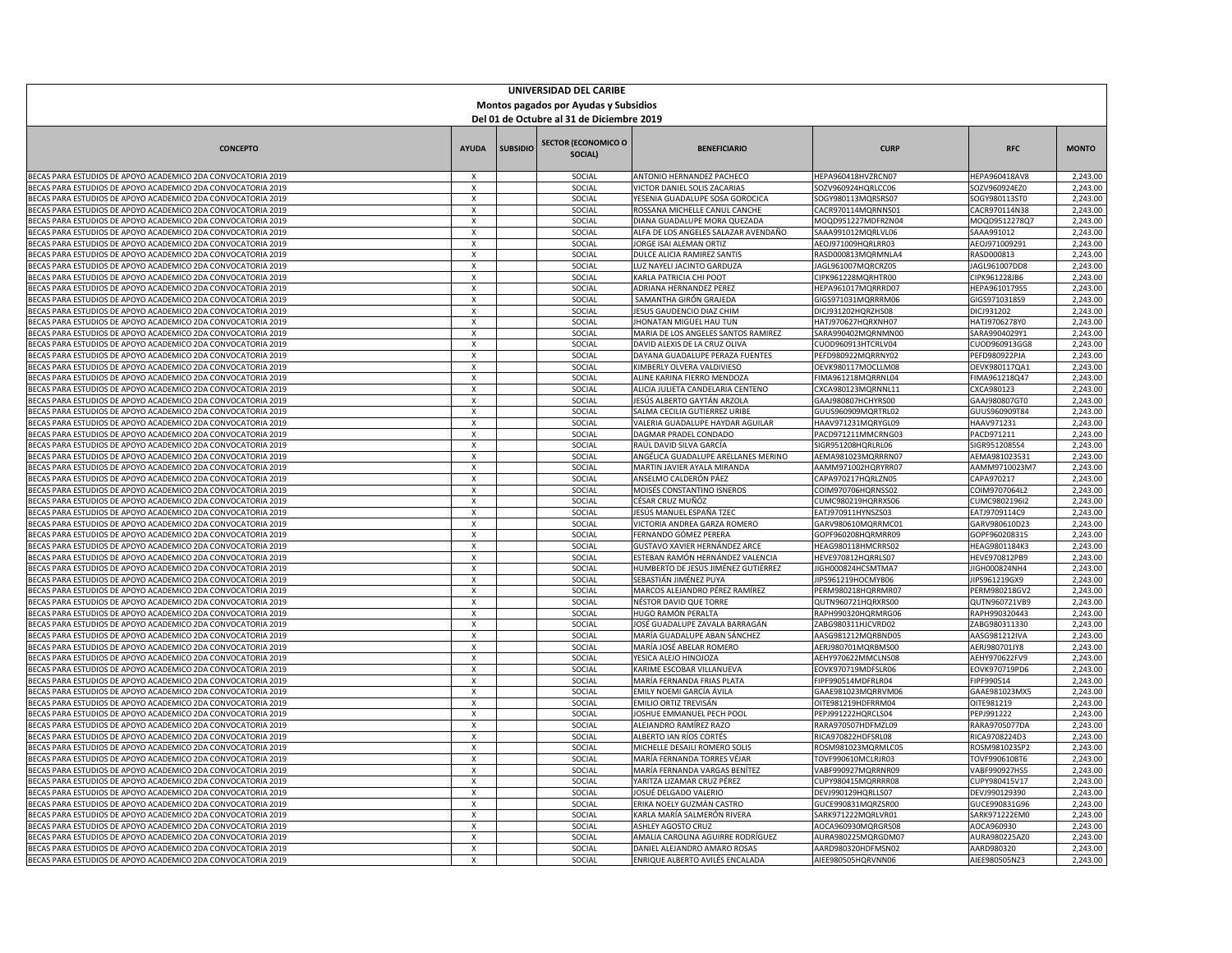| Del 01 de Octubre al 31 de Diciembre 2019<br><b>SECTOR (ECONOMICO O</b><br><b>SUBSIDIO</b><br><b>CONCEPTO</b><br><b>AYUDA</b><br><b>BENEFICIARIO</b><br><b>CURP</b><br><b>RFC</b><br><b>MONTO</b><br>SOCIAL)<br>MARÍA JOSÉ BUENFIL ARIAS<br>2,243.00<br>BECAS PARA ESTUDIOS DE APOYO ACADEMICO 2DA CONVOCATORIA 2019<br>X<br>SOCIAL<br>BUAJ990318MQRNRS05<br>BUAJ990318AL5<br>X<br>BRYANT STEVE DELGADO DÍAZ<br>DEDB980702RG1<br>2,243.00<br>BECAS PARA ESTUDIOS DE APOYO ACADEMICO 2DA CONVOCATORIA 2019<br>SOCIAL<br>DEDB980702HQRLZR04<br>2,243.00<br>BECAS PARA ESTUDIOS DE APOYO ACADEMICO 2DA CONVOCATORIA 2019<br>X<br>SOCIAL<br>JOSÉ LUIS DÍAZ ACEVES<br>DIAL980814HGRZCS00<br>DIAL9808141V4<br>2,243.00<br>BECAS PARA ESTUDIOS DE APOYO ACADEMICO 2DA CONVOCATORIA 2019<br>X<br>SOCIAL<br>LUIS MELESIO GARCÍA JUÁREZ<br>GAJL980206HQRRRS05<br>GAJL9802068A7<br>BECAS PARA ESTUDIOS DE APOYO ACADEMICO 2DA CONVOCATORIA 2019<br>SOCIAL<br>ALEXANDER PALMA QUIROGA<br>PAQA960501HQRLRL09<br>PAQA960501SH5<br>2,243.00<br>x<br>BECAS PARA ESTUDIOS DE APOYO ACADEMICO 2DA CONVOCATORIA 2019<br>x<br>SOCIAL<br>ERICK PÉREZ SOLIS<br>PESE980701HQRRLR03<br>PESE980701ASA<br>2,243.00<br>$\overline{X}$<br>2,243.00<br>BECAS PARA ESTUDIOS DE APOYO ACADEMICO 2DA CONVOCATORIA 2019<br>SOCIAL<br>PABLO AXEL SANTAMARIA VIANA<br>SAVP991106HDFNNB09<br>SAVP991106BS7<br>2,243.00<br>BECAS PARA ESTUDIOS DE APOYO ACADEMICO 2DA CONVOCATORIA 2019<br>X<br>SOCIAL<br>REYNA RAQUEL VALENCIA JOSÉ<br>VAJR961026MQRLSY01<br>VAJR9610265L2<br>BECAS PARA ESTUDIOS DE APOYO ACADEMICO 2DA CONVOCATORIA 2019<br>SOCIAL<br>AIR YOSIAS ARRIOLA GIL<br>AIGY951124FZ6<br>2,243.00<br>X<br>AIGY951124HQRRLR02<br>2,243.00<br>BECAS PARA ESTUDIOS DE APOYO ACADEMICO 2DA CONVOCATORIA 2019<br>X<br>SOCIAL<br>MARÍA PAULA AYALA ESTRADA<br>AAEP970327MQRYSL06<br>AAEP970327281<br>2,243.00<br>BECAS PARA ESTUDIOS DE APOYO ACADEMICO 2DA CONVOCATORIA 2019<br>$\pmb{\chi}$<br>PATRICIA BERENICE GAMBOA ONTIVEROS<br>GAOP960820MQRMNT05<br>SOCIAL<br>GAOP960820QP5<br>2,243.00<br>BECAS PARA ESTUDIOS DE APOYO ACADEMICO 2DA CONVOCATORIA 2019<br>X<br>SOCIAL<br>ESSICA TERESA GAMBOA YEPEZ<br>GAYJ941022MQRMPS05<br>GAYJ941022SQ6<br>BECAS PARA ESTUDIOS DE APOYO ACADEMICO 2DA CONVOCATORIA 2019<br>2,243.00<br>X<br>SOCIAL<br>LUIS ALEXIS GONZÁLEZ ANAYA<br>GOAL980806HQRNNS03<br>GOAL980806<br>2,243.00<br>BECAS PARA ESTUDIOS DE APOYO ACADEMICO 2DA CONVOCATORIA 2019<br>$\times$<br>SOCIAL<br>REGINA GUADALUPE HAUSLEBER FLORES<br>HAFR981113MQRSLG04<br>HAFR9811138EA<br>BECAS PARA ESTUDIOS DE APOYO ACADEMICO 2DA CONVOCATORIA 2019<br>$\mathsf{x}$<br>EDGAR IVÁN KUMUL UC<br>2,243.00<br>SOCIAL<br>KUUE970217HQRMCD05<br>KUUE970217<br>2,243.00<br>$\pmb{\chi}$<br>BECAS PARA ESTUDIOS DE APOYO ACADEMICO 2DA CONVOCATORIA 2019<br>SOCIAL<br>GONZALO ELÍAS LÓPEZ MORAL<br>LOMG971113HCSPRN03<br>LOMG971113<br>x<br>2,243.00<br>BECAS PARA ESTUDIOS DE APOYO ACADEMICO 2DA CONVOCATORIA 2019<br>SOCIAL<br>PABLO JOHAN ORTEGA ALMAZÁN<br>OEAP990107HQRRLB05<br>OEAP990107GP5<br>2,243.00<br>BECAS PARA ESTUDIOS DE APOYO ACADEMICO 2DA CONVOCATORIA 2019<br>X<br>SOCIAL<br>RUTH NICTE PAREJA ORTIZ<br>PAOR970925MQRRRT06<br>PAOR970925FLA<br>2,243.00<br>SOCIAL<br>ROCHÉ MORENO MIRANDA<br>ROMM970907168<br>BECAS PARA ESTUDIOS DE APOYO ACADEMICO 2DA CONVOCATORIA 2019<br>X<br>ROMM970907MYNCRR05<br>2,243.00<br>BECAS PARA ESTUDIOS DE APOYO ACADEMICO 2DA CONVOCATORIA 2019<br>X<br>SOCIAL<br>XIMENA SALAZAR GARCÍA<br>SAGX951105MDFLRM03<br>SAGX9511054Z3<br>BECAS PARA ESTUDIOS DE APOYO ACADEMICO 2DA CONVOCATORIA 2019<br>ERECE SÁNCHEZ DREWES<br>2,243.00<br>X<br>SOCIAL<br>SADE961015MQRNRR05<br>SADE9610159J6<br>BECAS PARA ESTUDIOS DE APOYO ACADEMICO 2DA CONVOCATORIA 2019<br>X<br>SOCIAL<br>ASON BRIAN STREVEL GÓMEZ<br>SEGJ980319HDFTMS03<br>SEGJ980319368<br>2,243.00<br>$\overline{X}$<br>2,243.00<br>BECAS PARA ESTUDIOS DE APOYO ACADEMICO 2DA CONVOCATORIA 2019<br>SOCIAL<br>BEATRIZ XIMENA TAVERA ALVAREZ<br>TAAB810102MMNVLT09<br>TAAB8101023SC<br>2,243.00<br>X<br>SOCIAL<br>BECAS PARA ESTUDIOS DE APOYO ACADEMICO 2DA CONVOCATORIA 2019<br>FLOR NAILEA TOLENTINO RAMÍREZ<br>TORF980829MVZLML01<br>TORF980829CL9<br>BECAS PARA ESTUDIOS DE APOYO ACADEMICO 2DA CONVOCATORIA 2019<br>x<br>SOCIAL<br>KARLA GUADALUPE TUZ ANDRÉS<br><b>TUAK961229MQRZNR05</b><br>TUAK961229RU7<br>2.243.00<br>BECAS PARA ESTUDIOS DE APOYO ACADEMICO 2DA CONVOCATORIA 2019<br>OSEB ELIAZAR ABISAI UC HAU<br>JXHJ931218HQRCXS00<br>2,243.00<br>X<br>SOCIAL<br>UHJ0931218CJ8<br>2,243.00<br>BECAS PARA ESTUDIOS DE APOYO ACADEMICO 2DA CONVOCATORIA 2019<br>X<br>SOCIAL<br>RUSSELL OCTAVIO TEC SANTOS<br>TESR951213HQRCNS04<br>TESR951213UM1<br>2,243.00<br>BECAS PARA ESTUDIOS DE APOYO ACADEMICO 2DA CONVOCATORIA 2019<br>X<br>SOCIAL<br>FERNANDO PEREZ GOMEZ<br>PEGF960408HGRRMR05<br>PEGF9604084A7<br>BECA DE EXCELENCIA ACADEMICA 2DA CONVOCATORIA<br><b>ARECHALA BUSTOS MELISSA</b><br>AEBM001207MQRRSLA7<br>AEBM001207<br>8,243.00<br>X<br>SOCIAL<br>2,243.00<br>BECAS PARA ESTUDIOS DE APOYO ACADEMICO 2DA CONVOCATORIA 2019<br>X<br>SOCIAL<br>ALONSO RAMIREZ MARIA DE LOS ANGELES<br>AORA980420MDFLMN04<br>AORA980420AB9<br>$\overline{X}$<br>2,243.00<br>BECAS PARA ESTUDIOS DE APOYO ACADEMICO 2DA CONVOCATORIA 2019<br>SOCIAL<br>HERNANDEZ GARCIA PAULINA<br>HEGP960524MPLRRL06<br>HEGP9605241H9<br>$\pmb{\times}$<br>2,243.00<br>BECAS PARA ESTUDIOS DE APOYO ACADEMICO 2DA CONVOCATORIA 2019<br>SOCIAL<br>HUH DZIB WALTER DE JESUS<br>HUDW970508HYNHZL09<br>HUDW970508IG2<br>SOCIAL<br>2,243.00<br>BECAS PARA ESTUDIOS DE APOYO ACADEMICO 2DA CONVOCATORIA 2019<br>X<br>LOPEZ ABURTO ANDREA<br>OAA990624MQRPBN06<br>LOAA9906249S6<br>2,243.00<br>BECAS PARA ESTUDIOS DE APOYO ACADEMICO 2DA CONVOCATORIA 2019<br>X<br>SOCIAL<br>RAQUEL ALEJANDRA LOPEZ QUINTERO<br>LOQR970809MYNPNQ07<br>LOQR970809PZ8<br>2,243.00<br>BECAS PARA ESTUDIOS DE APOYO ACADEMICO 2DA CONVOCATORIA 2019<br>SOCIAL<br>LIZBETH MICHELLE MONTOYA SANCHEZ<br>MOSL991006MQRNNZ03<br>MOSL991006HT9<br>X<br>BECAS PARA ESTUDIOS DE APOYO ACADEMICO 2DA CONVOCATORIA 2019<br>X<br>SOCIAL<br>FABIOLA PONCE BAHENA<br>POBF950211MMCNHB06<br>POBF950211HQA<br>2,243.00<br>2,243.00<br>BECAS PARA ESTUDIOS DE APOYO ACADEMICO 2DA CONVOCATORIA 2019<br>X<br>SOCIAL<br>REYES AQUINO ROBERTO<br>REAR961111HVZYQB00<br>REAR961111E74<br>2,243.00<br>BECAS PARA ESTUDIOS DE APOYO ACADEMICO 2DA CONVOCATORIA 2019<br>X<br>SOCIAL<br>ARIADNA ROMAN VAZQUEZ<br>ROVA980810MQRMZR00<br>ROVA9808103D4<br>2,243.00<br>BECAS PARA ESTUDIOS DE APOYO ACADEMICO 2DA CONVOCATORIA 2019<br>$\pmb{\chi}$<br>SOCIAL<br>BRIANDA CAROLINA UICAB DZUL<br>UIDB980313MQRCZR02<br>UIDB980313594<br>2,243.00<br>$\overline{\mathsf{x}}$<br>SOCIAL<br>BECAS PARA ESTUDIOS DE APOYO ACADEMICO 2DA CONVOCATORIA 2019<br>HERNANDEZ GUTIERREZ ERIKA ALICIA<br>HEGE990610MQRRTR04<br>HEGE9906106B7<br>2,243.00<br>BECAS PARA ESTUDIOS DE APOYO ACADEMICO 2DA CONVOCATORIA 2019<br>X<br>SOCIAL<br><b>AARIEL VIRGINIA KUYOC PRIEGO</b><br>UPM990622MQRYRR06<br>KUPM990622HY8<br>BECAS PARA ESTUDIOS DE APOYO ACADEMICO 2DA CONVOCATORIA 2019<br>MONICA ESTHER MARFIL DIAZ<br>MADM980613MQRRZN07<br>2,243.00<br>x<br>SOCIAL<br>MADM9806131H8<br>2,243.00<br>BECAS PARA ESTUDIOS DE APOYO ACADEMICO 2DA CONVOCATORIA 2019<br>SOCIAL<br>MONTSERRAT SILICEO OLIVERA<br>SIOM980214MVZLLN00<br>SIOM980214UN3<br>X<br>2,243.00<br>BECAS PARA ESTUDIOS DE APOYO ACADEMICO 2DA CONVOCATORIA 2019<br>X<br>SOCIAL<br>YLLESCAS DOMINGUEZ JOSUE<br>YEDJ980111HQRLMS06<br>YEDJ9801116C8<br>BECAS PARA ESTUDIOS DE APOYO ACADEMICO 2DA CONVOCATORIA 2019<br>SOCIAL<br>AKE PACHECO JESUS RODRIGO<br>AEPJ980813HQRKCS08<br>AEPJ980813LZ3<br>2,243.00<br>x<br>BECAS PARA ESTUDIOS DE APOYO ACADEMICO 2DA CONVOCATORIA 2019<br>$\mathsf{X}$<br>SOCIAL<br><b>CARLA BERENICE CALDELAS TZAB</b><br>CATK980704MQRLZR05<br>CATK980704<br>2,243.00<br>$\overline{\mathbf{x}}$<br>2,243.00<br>BECAS PARA ESTUDIOS DE APOYO ACADEMICO 2DA CONVOCATORIA 2019<br>SOCIAL<br>CORDERO MEDINA VALERIA LUCIA<br>COMV991002<br>COMV991002MQRRDL06<br>2,243.00<br>BECAS PARA ESTUDIOS DE APOYO ACADEMICO 2DA CONVOCATORIA 2019<br>x<br>SOCIAL<br>DE LA CRUZ POOL STEPHANIE JACQUELINE<br>CUPS981027MQRRLT04<br>CUPS981027LFA<br>X<br>2,243.00<br>BECAS PARA ESTUDIOS DE APOYO ACADEMICO 2DA CONVOCATORIA 2019<br>SOCIAL<br>BRENDA GABRIELA GUADALUPE GARCIA<br>GUGB991107MQRDRR01<br>GUGB991107<br>2,243.00<br>BECAS PARA ESTUDIOS DE APOYO ACADEMICO 2DA CONVOCATORIA 2019<br>x<br>SOCIAL<br><b>KAREN DANIELA PACHECO CASTRO</b><br>PACK961002MQRCSR03<br>PACK961002IT8<br>2,243.00<br>BECAS PARA ESTUDIOS DE APOYO ACADEMICO 2DA CONVOCATORIA 2019<br>$\pmb{\times}$<br>SOCIAL<br>LUIS ALBERTO UC CHUC<br>UXCL930221HQRCHS03<br>UCLU930221V21<br>BECAS PARA ESTUDIOS DE APOYO ACADEMICO 2DA CONVOCATORIA 2019<br>X<br>SOCIAL<br>MIRANDA CARALAMPIO BARRIOS<br>CABM970906MDFRRR05<br>CABM970906CF4<br>2,243.00<br>BECA ALIMENTACION EN EL MARCO DEL PROGRAMA INTERCAMBIO ACADEMICO LATINOAMERICANO PROGRAMA PILA,<br>12,750.00<br>X<br>SOCIAL<br>CHRISTIAN MARCELO SOLIS<br>DNI 38.383.953 PASAPORTE AAG351994<br>SIN RFC<br>BECA ALIMENTACION EN EL MARCO DEL PROGRAMA INTERCAMBIO ACADEMICO LATINOAMERICANO PROGRAMA PILA<br>X<br>SOCIAL<br>OSCAR JAVIER ZABALA MELENDEZ<br>CEDULA 1.061.754.077 PASAPORTE AW337<br>SIN RFC<br>12,750.00<br>$\overline{X}$<br>12,750.00<br>BECA ALIMENTACION EN EL MARCO DEL PROGRAMA INTERCAMBIO ACADEMICO LATINOAMERICANO PROGRAMA PILA<br>SOCIAL<br>OSCAR JAVIER ZABALA MELENDEZ<br>CEDULA 1.061.754.077 PASAPORTE AW3378<br><b>SIN RFC</b><br>2,243.00<br>BECAS PARA ESTUDIOS DE APOYO ACADEMICO 2DA CONVOCATORIA 2019<br>X<br>SOCIAL<br>EMILIO SANCHEZ HIGAREDA<br>SAHE990709HQRNGM07<br>SAHE990709NK2<br>2,243.00<br>BECAS PARA ESTUDIOS DE APOYO ACADEMICO 2DA CONVOCATORIA 2019<br>X<br>SOCIAL<br>IBNY PAOLA CODALLOS ALFARO<br>COAL990719MQRDLB08<br>COAL990719NM8<br>BECA POR LA PARTICIPACION EN EL DESARROLLO DEL PROYECTO PASA<br>SOCIAL<br>DIANA DANITZA YAÑEZ DIAZ<br>ADD950712MMCXZN06<br>YADD950712PJ4<br>3.000.00<br>X<br>APOYO A ESTUDIANTES DEL PROYECTO CEMIE CORRESPONDIENTE A LOS MESES SEPTIEMBRE, OCTUBRE, NOVIEMBRE 20<br>9,000.00<br>X<br>SOCIAL<br><b>GLADYS CASTILLO LEAL</b><br>CALG960823MCHSLL05<br>CALG960823L49<br>11,250.00<br>APOYO A ESTUDIANTES DEL PROYECTO CEMIE CORRESPONDIENTE A LOS MESES SEPTIEMBRE, OCTUBRE, NOVIEMBRE 20<br>X<br>SOCIAL<br>CARLOS ERNESTO PUC BACAB<br>PUBC950522HYNCCR04<br>PUBC950522CJ5<br>APOYO A ESTUDIANTES DEL PROYECTO CEMIE CORRESPONDIENTE A LOS MESES SEPTIEMBRE, OCTUBRE, NOVIEMBRE 20<br>DANIEL ALEJANDRO AMARO ROSAS<br>13,500.00<br>$\mathbf{x}$<br>SOCIAL<br>AARD980320HDFMSN02<br>AARD980320<br>APOYO A ESTUDIANTES DEL PROYECTO CEMIE CORRESPONDIENTE A LOS MESES SEPTIEMBRE, OCTUBRE, NOVIEMBRE 201<br>X<br>SOCIAL<br>PEREZ OTAMENDI SERGIO<br>PEOS970405HQRRTR06<br>PEOS970405UU1<br>11,250.00 | UNIVERSIDAD DEL CARIBE<br>Montos pagados por Ayudas y Subsidios |  |  |  |  |  |  |  |  |  |
|-----------------------------------------------------------------------------------------------------------------------------------------------------------------------------------------------------------------------------------------------------------------------------------------------------------------------------------------------------------------------------------------------------------------------------------------------------------------------------------------------------------------------------------------------------------------------------------------------------------------------------------------------------------------------------------------------------------------------------------------------------------------------------------------------------------------------------------------------------------------------------------------------------------------------------------------------------------------------------------------------------------------------------------------------------------------------------------------------------------------------------------------------------------------------------------------------------------------------------------------------------------------------------------------------------------------------------------------------------------------------------------------------------------------------------------------------------------------------------------------------------------------------------------------------------------------------------------------------------------------------------------------------------------------------------------------------------------------------------------------------------------------------------------------------------------------------------------------------------------------------------------------------------------------------------------------------------------------------------------------------------------------------------------------------------------------------------------------------------------------------------------------------------------------------------------------------------------------------------------------------------------------------------------------------------------------------------------------------------------------------------------------------------------------------------------------------------------------------------------------------------------------------------------------------------------------------------------------------------------------------------------------------------------------------------------------------------------------------------------------------------------------------------------------------------------------------------------------------------------------------------------------------------------------------------------------------------------------------------------------------------------------------------------------------------------------------------------------------------------------------------------------------------------------------------------------------------------------------------------------------------------------------------------------------------------------------------------------------------------------------------------------------------------------------------------------------------------------------------------------------------------------------------------------------------------------------------------------------------------------------------------------------------------------------------------------------------------------------------------------------------------------------------------------------------------------------------------------------------------------------------------------------------------------------------------------------------------------------------------------------------------------------------------------------------------------------------------------------------------------------------------------------------------------------------------------------------------------------------------------------------------------------------------------------------------------------------------------------------------------------------------------------------------------------------------------------------------------------------------------------------------------------------------------------------------------------------------------------------------------------------------------------------------------------------------------------------------------------------------------------------------------------------------------------------------------------------------------------------------------------------------------------------------------------------------------------------------------------------------------------------------------------------------------------------------------------------------------------------------------------------------------------------------------------------------------------------------------------------------------------------------------------------------------------------------------------------------------------------------------------------------------------------------------------------------------------------------------------------------------------------------------------------------------------------------------------------------------------------------------------------------------------------------------------------------------------------------------------------------------------------------------------------------------------------------------------------------------------------------------------------------------------------------------------------------------------------------------------------------------------------------------------------------------------------------------------------------------------------------------------------------------------------------------------------------------------------------------------------------------------------------------------------------------------------------------------------------------------------------------------------------------------------------------------------------------------------------------------------------------------------------------------------------------------------------------------------------------------------------------------------------------------------------------------------------------------------------------------------------------------------------------------------------------------------------------------------------------------------------------------------------------------------------------------------------------------------------------------------------------------------------------------------------------------------------------------------------------------------------------------------------------------------------------------------------------------------------------------------------------------------------------------------------------------------------------------------------------------------------------------------------------------------------------------------------------------------------------------------------------------------------------------------------------------------------------------------------------------------------------------------------------------------------------------------------------------------------------------------------------------------------------------------------------------------------------------------------------------------------------------------------------------------------------------------------------------------------------------------------------------------------------------------------------------------------------------------------------------------------------------------------------------------------------------------------------------------------------------------------------------------------------------------------------------------------------------------------------------------------------------------------------------------------------------------------------------------------------------------------------------------------------------------------------------------------------------------------------------------------------------------------------------------------------------------------------------------------------------------------------------------------------------------------------------------------------------------------------------------------------------------------------------------------------------------------------------------------------------------------------------------------------------------------------------------------------------------------------------------------------------------------------------------------------------------------------------------------------------------------------------------------------------------------------------------------------------------------------------------------------------------------------------------------------------------------------------------------------------------------------------------------------------------------------------------------------------------------------------------------------------------------------------------------------------------------------------------------------------------------------------------------------------------------------------------------------------------------------------------------------------------------------------------------------------------------------------------------------------------------------------------------------------------------------------------------------------------------------------------------------------------------------------------------------------------------------------------------------------------------------------------------------------------------------------------------------------------------------------------------------------------------------------------------------------------------------------------------------------------------------------------------------------------------------------------------------------------------------------------------------------------------------------------------------------------------------------------------------------------------------------------------------------------------------------------------------------------------------------------------------------------------------------------------------------------------------------------------------------------------------------------------------------------|-----------------------------------------------------------------|--|--|--|--|--|--|--|--|--|
|                                                                                                                                                                                                                                                                                                                                                                                                                                                                                                                                                                                                                                                                                                                                                                                                                                                                                                                                                                                                                                                                                                                                                                                                                                                                                                                                                                                                                                                                                                                                                                                                                                                                                                                                                                                                                                                                                                                                                                                                                                                                                                                                                                                                                                                                                                                                                                                                                                                                                                                                                                                                                                                                                                                                                                                                                                                                                                                                                                                                                                                                                                                                                                                                                                                                                                                                                                                                                                                                                                                                                                                                                                                                                                                                                                                                                                                                                                                                                                                                                                                                                                                                                                                                                                                                                                                                                                                                                                                                                                                                                                                                                                                                                                                                                                                                                                                                                                                                                                                                                                                                                                                                                                                                                                                                                                                                                                                                                                                                                                                                                                                                                                                                                                                                                                                                                                                                                                                                                                                                                                                                                                                                                                                                                                                                                                                                                                                                                                                                                                                                                                                                                                                                                                                                                                                                                                                                                                                                                                                                                                                                                                                                                                                                                                                                                                                                                                                                                                                                                                                                                                                                                                                                                                                                                                                                                                                                                                                                                                                                                                                                                                                                                                                                                                                                                                                                                                                                                                                                                                                                                                                                                                                                                                                                                                                                                                                                                                                                                                                                                                                                                                                                                                                                                                                                                                                                                                                                                                                                                                                                                                                                                                                                                                                                                                                                                                                                                                                                                                                                                                                                                                                                                                                                                                                                                                                                                                                                                                                                                                                                                                                                                                                                                                                                                                                                                                                                                                                                                                                                                             |                                                                 |  |  |  |  |  |  |  |  |  |
|                                                                                                                                                                                                                                                                                                                                                                                                                                                                                                                                                                                                                                                                                                                                                                                                                                                                                                                                                                                                                                                                                                                                                                                                                                                                                                                                                                                                                                                                                                                                                                                                                                                                                                                                                                                                                                                                                                                                                                                                                                                                                                                                                                                                                                                                                                                                                                                                                                                                                                                                                                                                                                                                                                                                                                                                                                                                                                                                                                                                                                                                                                                                                                                                                                                                                                                                                                                                                                                                                                                                                                                                                                                                                                                                                                                                                                                                                                                                                                                                                                                                                                                                                                                                                                                                                                                                                                                                                                                                                                                                                                                                                                                                                                                                                                                                                                                                                                                                                                                                                                                                                                                                                                                                                                                                                                                                                                                                                                                                                                                                                                                                                                                                                                                                                                                                                                                                                                                                                                                                                                                                                                                                                                                                                                                                                                                                                                                                                                                                                                                                                                                                                                                                                                                                                                                                                                                                                                                                                                                                                                                                                                                                                                                                                                                                                                                                                                                                                                                                                                                                                                                                                                                                                                                                                                                                                                                                                                                                                                                                                                                                                                                                                                                                                                                                                                                                                                                                                                                                                                                                                                                                                                                                                                                                                                                                                                                                                                                                                                                                                                                                                                                                                                                                                                                                                                                                                                                                                                                                                                                                                                                                                                                                                                                                                                                                                                                                                                                                                                                                                                                                                                                                                                                                                                                                                                                                                                                                                                                                                                                                                                                                                                                                                                                                                                                                                                                                                                                                                                                                                             |                                                                 |  |  |  |  |  |  |  |  |  |
|                                                                                                                                                                                                                                                                                                                                                                                                                                                                                                                                                                                                                                                                                                                                                                                                                                                                                                                                                                                                                                                                                                                                                                                                                                                                                                                                                                                                                                                                                                                                                                                                                                                                                                                                                                                                                                                                                                                                                                                                                                                                                                                                                                                                                                                                                                                                                                                                                                                                                                                                                                                                                                                                                                                                                                                                                                                                                                                                                                                                                                                                                                                                                                                                                                                                                                                                                                                                                                                                                                                                                                                                                                                                                                                                                                                                                                                                                                                                                                                                                                                                                                                                                                                                                                                                                                                                                                                                                                                                                                                                                                                                                                                                                                                                                                                                                                                                                                                                                                                                                                                                                                                                                                                                                                                                                                                                                                                                                                                                                                                                                                                                                                                                                                                                                                                                                                                                                                                                                                                                                                                                                                                                                                                                                                                                                                                                                                                                                                                                                                                                                                                                                                                                                                                                                                                                                                                                                                                                                                                                                                                                                                                                                                                                                                                                                                                                                                                                                                                                                                                                                                                                                                                                                                                                                                                                                                                                                                                                                                                                                                                                                                                                                                                                                                                                                                                                                                                                                                                                                                                                                                                                                                                                                                                                                                                                                                                                                                                                                                                                                                                                                                                                                                                                                                                                                                                                                                                                                                                                                                                                                                                                                                                                                                                                                                                                                                                                                                                                                                                                                                                                                                                                                                                                                                                                                                                                                                                                                                                                                                                                                                                                                                                                                                                                                                                                                                                                                                                                                                                                                             |                                                                 |  |  |  |  |  |  |  |  |  |
|                                                                                                                                                                                                                                                                                                                                                                                                                                                                                                                                                                                                                                                                                                                                                                                                                                                                                                                                                                                                                                                                                                                                                                                                                                                                                                                                                                                                                                                                                                                                                                                                                                                                                                                                                                                                                                                                                                                                                                                                                                                                                                                                                                                                                                                                                                                                                                                                                                                                                                                                                                                                                                                                                                                                                                                                                                                                                                                                                                                                                                                                                                                                                                                                                                                                                                                                                                                                                                                                                                                                                                                                                                                                                                                                                                                                                                                                                                                                                                                                                                                                                                                                                                                                                                                                                                                                                                                                                                                                                                                                                                                                                                                                                                                                                                                                                                                                                                                                                                                                                                                                                                                                                                                                                                                                                                                                                                                                                                                                                                                                                                                                                                                                                                                                                                                                                                                                                                                                                                                                                                                                                                                                                                                                                                                                                                                                                                                                                                                                                                                                                                                                                                                                                                                                                                                                                                                                                                                                                                                                                                                                                                                                                                                                                                                                                                                                                                                                                                                                                                                                                                                                                                                                                                                                                                                                                                                                                                                                                                                                                                                                                                                                                                                                                                                                                                                                                                                                                                                                                                                                                                                                                                                                                                                                                                                                                                                                                                                                                                                                                                                                                                                                                                                                                                                                                                                                                                                                                                                                                                                                                                                                                                                                                                                                                                                                                                                                                                                                                                                                                                                                                                                                                                                                                                                                                                                                                                                                                                                                                                                                                                                                                                                                                                                                                                                                                                                                                                                                                                                                                             |                                                                 |  |  |  |  |  |  |  |  |  |
|                                                                                                                                                                                                                                                                                                                                                                                                                                                                                                                                                                                                                                                                                                                                                                                                                                                                                                                                                                                                                                                                                                                                                                                                                                                                                                                                                                                                                                                                                                                                                                                                                                                                                                                                                                                                                                                                                                                                                                                                                                                                                                                                                                                                                                                                                                                                                                                                                                                                                                                                                                                                                                                                                                                                                                                                                                                                                                                                                                                                                                                                                                                                                                                                                                                                                                                                                                                                                                                                                                                                                                                                                                                                                                                                                                                                                                                                                                                                                                                                                                                                                                                                                                                                                                                                                                                                                                                                                                                                                                                                                                                                                                                                                                                                                                                                                                                                                                                                                                                                                                                                                                                                                                                                                                                                                                                                                                                                                                                                                                                                                                                                                                                                                                                                                                                                                                                                                                                                                                                                                                                                                                                                                                                                                                                                                                                                                                                                                                                                                                                                                                                                                                                                                                                                                                                                                                                                                                                                                                                                                                                                                                                                                                                                                                                                                                                                                                                                                                                                                                                                                                                                                                                                                                                                                                                                                                                                                                                                                                                                                                                                                                                                                                                                                                                                                                                                                                                                                                                                                                                                                                                                                                                                                                                                                                                                                                                                                                                                                                                                                                                                                                                                                                                                                                                                                                                                                                                                                                                                                                                                                                                                                                                                                                                                                                                                                                                                                                                                                                                                                                                                                                                                                                                                                                                                                                                                                                                                                                                                                                                                                                                                                                                                                                                                                                                                                                                                                                                                                                                                                             |                                                                 |  |  |  |  |  |  |  |  |  |
|                                                                                                                                                                                                                                                                                                                                                                                                                                                                                                                                                                                                                                                                                                                                                                                                                                                                                                                                                                                                                                                                                                                                                                                                                                                                                                                                                                                                                                                                                                                                                                                                                                                                                                                                                                                                                                                                                                                                                                                                                                                                                                                                                                                                                                                                                                                                                                                                                                                                                                                                                                                                                                                                                                                                                                                                                                                                                                                                                                                                                                                                                                                                                                                                                                                                                                                                                                                                                                                                                                                                                                                                                                                                                                                                                                                                                                                                                                                                                                                                                                                                                                                                                                                                                                                                                                                                                                                                                                                                                                                                                                                                                                                                                                                                                                                                                                                                                                                                                                                                                                                                                                                                                                                                                                                                                                                                                                                                                                                                                                                                                                                                                                                                                                                                                                                                                                                                                                                                                                                                                                                                                                                                                                                                                                                                                                                                                                                                                                                                                                                                                                                                                                                                                                                                                                                                                                                                                                                                                                                                                                                                                                                                                                                                                                                                                                                                                                                                                                                                                                                                                                                                                                                                                                                                                                                                                                                                                                                                                                                                                                                                                                                                                                                                                                                                                                                                                                                                                                                                                                                                                                                                                                                                                                                                                                                                                                                                                                                                                                                                                                                                                                                                                                                                                                                                                                                                                                                                                                                                                                                                                                                                                                                                                                                                                                                                                                                                                                                                                                                                                                                                                                                                                                                                                                                                                                                                                                                                                                                                                                                                                                                                                                                                                                                                                                                                                                                                                                                                                                                                                             |                                                                 |  |  |  |  |  |  |  |  |  |
|                                                                                                                                                                                                                                                                                                                                                                                                                                                                                                                                                                                                                                                                                                                                                                                                                                                                                                                                                                                                                                                                                                                                                                                                                                                                                                                                                                                                                                                                                                                                                                                                                                                                                                                                                                                                                                                                                                                                                                                                                                                                                                                                                                                                                                                                                                                                                                                                                                                                                                                                                                                                                                                                                                                                                                                                                                                                                                                                                                                                                                                                                                                                                                                                                                                                                                                                                                                                                                                                                                                                                                                                                                                                                                                                                                                                                                                                                                                                                                                                                                                                                                                                                                                                                                                                                                                                                                                                                                                                                                                                                                                                                                                                                                                                                                                                                                                                                                                                                                                                                                                                                                                                                                                                                                                                                                                                                                                                                                                                                                                                                                                                                                                                                                                                                                                                                                                                                                                                                                                                                                                                                                                                                                                                                                                                                                                                                                                                                                                                                                                                                                                                                                                                                                                                                                                                                                                                                                                                                                                                                                                                                                                                                                                                                                                                                                                                                                                                                                                                                                                                                                                                                                                                                                                                                                                                                                                                                                                                                                                                                                                                                                                                                                                                                                                                                                                                                                                                                                                                                                                                                                                                                                                                                                                                                                                                                                                                                                                                                                                                                                                                                                                                                                                                                                                                                                                                                                                                                                                                                                                                                                                                                                                                                                                                                                                                                                                                                                                                                                                                                                                                                                                                                                                                                                                                                                                                                                                                                                                                                                                                                                                                                                                                                                                                                                                                                                                                                                                                                                                                                             |                                                                 |  |  |  |  |  |  |  |  |  |
|                                                                                                                                                                                                                                                                                                                                                                                                                                                                                                                                                                                                                                                                                                                                                                                                                                                                                                                                                                                                                                                                                                                                                                                                                                                                                                                                                                                                                                                                                                                                                                                                                                                                                                                                                                                                                                                                                                                                                                                                                                                                                                                                                                                                                                                                                                                                                                                                                                                                                                                                                                                                                                                                                                                                                                                                                                                                                                                                                                                                                                                                                                                                                                                                                                                                                                                                                                                                                                                                                                                                                                                                                                                                                                                                                                                                                                                                                                                                                                                                                                                                                                                                                                                                                                                                                                                                                                                                                                                                                                                                                                                                                                                                                                                                                                                                                                                                                                                                                                                                                                                                                                                                                                                                                                                                                                                                                                                                                                                                                                                                                                                                                                                                                                                                                                                                                                                                                                                                                                                                                                                                                                                                                                                                                                                                                                                                                                                                                                                                                                                                                                                                                                                                                                                                                                                                                                                                                                                                                                                                                                                                                                                                                                                                                                                                                                                                                                                                                                                                                                                                                                                                                                                                                                                                                                                                                                                                                                                                                                                                                                                                                                                                                                                                                                                                                                                                                                                                                                                                                                                                                                                                                                                                                                                                                                                                                                                                                                                                                                                                                                                                                                                                                                                                                                                                                                                                                                                                                                                                                                                                                                                                                                                                                                                                                                                                                                                                                                                                                                                                                                                                                                                                                                                                                                                                                                                                                                                                                                                                                                                                                                                                                                                                                                                                                                                                                                                                                                                                                                                                                             |                                                                 |  |  |  |  |  |  |  |  |  |
|                                                                                                                                                                                                                                                                                                                                                                                                                                                                                                                                                                                                                                                                                                                                                                                                                                                                                                                                                                                                                                                                                                                                                                                                                                                                                                                                                                                                                                                                                                                                                                                                                                                                                                                                                                                                                                                                                                                                                                                                                                                                                                                                                                                                                                                                                                                                                                                                                                                                                                                                                                                                                                                                                                                                                                                                                                                                                                                                                                                                                                                                                                                                                                                                                                                                                                                                                                                                                                                                                                                                                                                                                                                                                                                                                                                                                                                                                                                                                                                                                                                                                                                                                                                                                                                                                                                                                                                                                                                                                                                                                                                                                                                                                                                                                                                                                                                                                                                                                                                                                                                                                                                                                                                                                                                                                                                                                                                                                                                                                                                                                                                                                                                                                                                                                                                                                                                                                                                                                                                                                                                                                                                                                                                                                                                                                                                                                                                                                                                                                                                                                                                                                                                                                                                                                                                                                                                                                                                                                                                                                                                                                                                                                                                                                                                                                                                                                                                                                                                                                                                                                                                                                                                                                                                                                                                                                                                                                                                                                                                                                                                                                                                                                                                                                                                                                                                                                                                                                                                                                                                                                                                                                                                                                                                                                                                                                                                                                                                                                                                                                                                                                                                                                                                                                                                                                                                                                                                                                                                                                                                                                                                                                                                                                                                                                                                                                                                                                                                                                                                                                                                                                                                                                                                                                                                                                                                                                                                                                                                                                                                                                                                                                                                                                                                                                                                                                                                                                                                                                                                                                             |                                                                 |  |  |  |  |  |  |  |  |  |
|                                                                                                                                                                                                                                                                                                                                                                                                                                                                                                                                                                                                                                                                                                                                                                                                                                                                                                                                                                                                                                                                                                                                                                                                                                                                                                                                                                                                                                                                                                                                                                                                                                                                                                                                                                                                                                                                                                                                                                                                                                                                                                                                                                                                                                                                                                                                                                                                                                                                                                                                                                                                                                                                                                                                                                                                                                                                                                                                                                                                                                                                                                                                                                                                                                                                                                                                                                                                                                                                                                                                                                                                                                                                                                                                                                                                                                                                                                                                                                                                                                                                                                                                                                                                                                                                                                                                                                                                                                                                                                                                                                                                                                                                                                                                                                                                                                                                                                                                                                                                                                                                                                                                                                                                                                                                                                                                                                                                                                                                                                                                                                                                                                                                                                                                                                                                                                                                                                                                                                                                                                                                                                                                                                                                                                                                                                                                                                                                                                                                                                                                                                                                                                                                                                                                                                                                                                                                                                                                                                                                                                                                                                                                                                                                                                                                                                                                                                                                                                                                                                                                                                                                                                                                                                                                                                                                                                                                                                                                                                                                                                                                                                                                                                                                                                                                                                                                                                                                                                                                                                                                                                                                                                                                                                                                                                                                                                                                                                                                                                                                                                                                                                                                                                                                                                                                                                                                                                                                                                                                                                                                                                                                                                                                                                                                                                                                                                                                                                                                                                                                                                                                                                                                                                                                                                                                                                                                                                                                                                                                                                                                                                                                                                                                                                                                                                                                                                                                                                                                                                                                                             |                                                                 |  |  |  |  |  |  |  |  |  |
|                                                                                                                                                                                                                                                                                                                                                                                                                                                                                                                                                                                                                                                                                                                                                                                                                                                                                                                                                                                                                                                                                                                                                                                                                                                                                                                                                                                                                                                                                                                                                                                                                                                                                                                                                                                                                                                                                                                                                                                                                                                                                                                                                                                                                                                                                                                                                                                                                                                                                                                                                                                                                                                                                                                                                                                                                                                                                                                                                                                                                                                                                                                                                                                                                                                                                                                                                                                                                                                                                                                                                                                                                                                                                                                                                                                                                                                                                                                                                                                                                                                                                                                                                                                                                                                                                                                                                                                                                                                                                                                                                                                                                                                                                                                                                                                                                                                                                                                                                                                                                                                                                                                                                                                                                                                                                                                                                                                                                                                                                                                                                                                                                                                                                                                                                                                                                                                                                                                                                                                                                                                                                                                                                                                                                                                                                                                                                                                                                                                                                                                                                                                                                                                                                                                                                                                                                                                                                                                                                                                                                                                                                                                                                                                                                                                                                                                                                                                                                                                                                                                                                                                                                                                                                                                                                                                                                                                                                                                                                                                                                                                                                                                                                                                                                                                                                                                                                                                                                                                                                                                                                                                                                                                                                                                                                                                                                                                                                                                                                                                                                                                                                                                                                                                                                                                                                                                                                                                                                                                                                                                                                                                                                                                                                                                                                                                                                                                                                                                                                                                                                                                                                                                                                                                                                                                                                                                                                                                                                                                                                                                                                                                                                                                                                                                                                                                                                                                                                                                                                                                                                             |                                                                 |  |  |  |  |  |  |  |  |  |
|                                                                                                                                                                                                                                                                                                                                                                                                                                                                                                                                                                                                                                                                                                                                                                                                                                                                                                                                                                                                                                                                                                                                                                                                                                                                                                                                                                                                                                                                                                                                                                                                                                                                                                                                                                                                                                                                                                                                                                                                                                                                                                                                                                                                                                                                                                                                                                                                                                                                                                                                                                                                                                                                                                                                                                                                                                                                                                                                                                                                                                                                                                                                                                                                                                                                                                                                                                                                                                                                                                                                                                                                                                                                                                                                                                                                                                                                                                                                                                                                                                                                                                                                                                                                                                                                                                                                                                                                                                                                                                                                                                                                                                                                                                                                                                                                                                                                                                                                                                                                                                                                                                                                                                                                                                                                                                                                                                                                                                                                                                                                                                                                                                                                                                                                                                                                                                                                                                                                                                                                                                                                                                                                                                                                                                                                                                                                                                                                                                                                                                                                                                                                                                                                                                                                                                                                                                                                                                                                                                                                                                                                                                                                                                                                                                                                                                                                                                                                                                                                                                                                                                                                                                                                                                                                                                                                                                                                                                                                                                                                                                                                                                                                                                                                                                                                                                                                                                                                                                                                                                                                                                                                                                                                                                                                                                                                                                                                                                                                                                                                                                                                                                                                                                                                                                                                                                                                                                                                                                                                                                                                                                                                                                                                                                                                                                                                                                                                                                                                                                                                                                                                                                                                                                                                                                                                                                                                                                                                                                                                                                                                                                                                                                                                                                                                                                                                                                                                                                                                                                                                                             |                                                                 |  |  |  |  |  |  |  |  |  |
|                                                                                                                                                                                                                                                                                                                                                                                                                                                                                                                                                                                                                                                                                                                                                                                                                                                                                                                                                                                                                                                                                                                                                                                                                                                                                                                                                                                                                                                                                                                                                                                                                                                                                                                                                                                                                                                                                                                                                                                                                                                                                                                                                                                                                                                                                                                                                                                                                                                                                                                                                                                                                                                                                                                                                                                                                                                                                                                                                                                                                                                                                                                                                                                                                                                                                                                                                                                                                                                                                                                                                                                                                                                                                                                                                                                                                                                                                                                                                                                                                                                                                                                                                                                                                                                                                                                                                                                                                                                                                                                                                                                                                                                                                                                                                                                                                                                                                                                                                                                                                                                                                                                                                                                                                                                                                                                                                                                                                                                                                                                                                                                                                                                                                                                                                                                                                                                                                                                                                                                                                                                                                                                                                                                                                                                                                                                                                                                                                                                                                                                                                                                                                                                                                                                                                                                                                                                                                                                                                                                                                                                                                                                                                                                                                                                                                                                                                                                                                                                                                                                                                                                                                                                                                                                                                                                                                                                                                                                                                                                                                                                                                                                                                                                                                                                                                                                                                                                                                                                                                                                                                                                                                                                                                                                                                                                                                                                                                                                                                                                                                                                                                                                                                                                                                                                                                                                                                                                                                                                                                                                                                                                                                                                                                                                                                                                                                                                                                                                                                                                                                                                                                                                                                                                                                                                                                                                                                                                                                                                                                                                                                                                                                                                                                                                                                                                                                                                                                                                                                                                                                             |                                                                 |  |  |  |  |  |  |  |  |  |
|                                                                                                                                                                                                                                                                                                                                                                                                                                                                                                                                                                                                                                                                                                                                                                                                                                                                                                                                                                                                                                                                                                                                                                                                                                                                                                                                                                                                                                                                                                                                                                                                                                                                                                                                                                                                                                                                                                                                                                                                                                                                                                                                                                                                                                                                                                                                                                                                                                                                                                                                                                                                                                                                                                                                                                                                                                                                                                                                                                                                                                                                                                                                                                                                                                                                                                                                                                                                                                                                                                                                                                                                                                                                                                                                                                                                                                                                                                                                                                                                                                                                                                                                                                                                                                                                                                                                                                                                                                                                                                                                                                                                                                                                                                                                                                                                                                                                                                                                                                                                                                                                                                                                                                                                                                                                                                                                                                                                                                                                                                                                                                                                                                                                                                                                                                                                                                                                                                                                                                                                                                                                                                                                                                                                                                                                                                                                                                                                                                                                                                                                                                                                                                                                                                                                                                                                                                                                                                                                                                                                                                                                                                                                                                                                                                                                                                                                                                                                                                                                                                                                                                                                                                                                                                                                                                                                                                                                                                                                                                                                                                                                                                                                                                                                                                                                                                                                                                                                                                                                                                                                                                                                                                                                                                                                                                                                                                                                                                                                                                                                                                                                                                                                                                                                                                                                                                                                                                                                                                                                                                                                                                                                                                                                                                                                                                                                                                                                                                                                                                                                                                                                                                                                                                                                                                                                                                                                                                                                                                                                                                                                                                                                                                                                                                                                                                                                                                                                                                                                                                                                                             |                                                                 |  |  |  |  |  |  |  |  |  |
|                                                                                                                                                                                                                                                                                                                                                                                                                                                                                                                                                                                                                                                                                                                                                                                                                                                                                                                                                                                                                                                                                                                                                                                                                                                                                                                                                                                                                                                                                                                                                                                                                                                                                                                                                                                                                                                                                                                                                                                                                                                                                                                                                                                                                                                                                                                                                                                                                                                                                                                                                                                                                                                                                                                                                                                                                                                                                                                                                                                                                                                                                                                                                                                                                                                                                                                                                                                                                                                                                                                                                                                                                                                                                                                                                                                                                                                                                                                                                                                                                                                                                                                                                                                                                                                                                                                                                                                                                                                                                                                                                                                                                                                                                                                                                                                                                                                                                                                                                                                                                                                                                                                                                                                                                                                                                                                                                                                                                                                                                                                                                                                                                                                                                                                                                                                                                                                                                                                                                                                                                                                                                                                                                                                                                                                                                                                                                                                                                                                                                                                                                                                                                                                                                                                                                                                                                                                                                                                                                                                                                                                                                                                                                                                                                                                                                                                                                                                                                                                                                                                                                                                                                                                                                                                                                                                                                                                                                                                                                                                                                                                                                                                                                                                                                                                                                                                                                                                                                                                                                                                                                                                                                                                                                                                                                                                                                                                                                                                                                                                                                                                                                                                                                                                                                                                                                                                                                                                                                                                                                                                                                                                                                                                                                                                                                                                                                                                                                                                                                                                                                                                                                                                                                                                                                                                                                                                                                                                                                                                                                                                                                                                                                                                                                                                                                                                                                                                                                                                                                                                                                             |                                                                 |  |  |  |  |  |  |  |  |  |
|                                                                                                                                                                                                                                                                                                                                                                                                                                                                                                                                                                                                                                                                                                                                                                                                                                                                                                                                                                                                                                                                                                                                                                                                                                                                                                                                                                                                                                                                                                                                                                                                                                                                                                                                                                                                                                                                                                                                                                                                                                                                                                                                                                                                                                                                                                                                                                                                                                                                                                                                                                                                                                                                                                                                                                                                                                                                                                                                                                                                                                                                                                                                                                                                                                                                                                                                                                                                                                                                                                                                                                                                                                                                                                                                                                                                                                                                                                                                                                                                                                                                                                                                                                                                                                                                                                                                                                                                                                                                                                                                                                                                                                                                                                                                                                                                                                                                                                                                                                                                                                                                                                                                                                                                                                                                                                                                                                                                                                                                                                                                                                                                                                                                                                                                                                                                                                                                                                                                                                                                                                                                                                                                                                                                                                                                                                                                                                                                                                                                                                                                                                                                                                                                                                                                                                                                                                                                                                                                                                                                                                                                                                                                                                                                                                                                                                                                                                                                                                                                                                                                                                                                                                                                                                                                                                                                                                                                                                                                                                                                                                                                                                                                                                                                                                                                                                                                                                                                                                                                                                                                                                                                                                                                                                                                                                                                                                                                                                                                                                                                                                                                                                                                                                                                                                                                                                                                                                                                                                                                                                                                                                                                                                                                                                                                                                                                                                                                                                                                                                                                                                                                                                                                                                                                                                                                                                                                                                                                                                                                                                                                                                                                                                                                                                                                                                                                                                                                                                                                                                                                                             |                                                                 |  |  |  |  |  |  |  |  |  |
|                                                                                                                                                                                                                                                                                                                                                                                                                                                                                                                                                                                                                                                                                                                                                                                                                                                                                                                                                                                                                                                                                                                                                                                                                                                                                                                                                                                                                                                                                                                                                                                                                                                                                                                                                                                                                                                                                                                                                                                                                                                                                                                                                                                                                                                                                                                                                                                                                                                                                                                                                                                                                                                                                                                                                                                                                                                                                                                                                                                                                                                                                                                                                                                                                                                                                                                                                                                                                                                                                                                                                                                                                                                                                                                                                                                                                                                                                                                                                                                                                                                                                                                                                                                                                                                                                                                                                                                                                                                                                                                                                                                                                                                                                                                                                                                                                                                                                                                                                                                                                                                                                                                                                                                                                                                                                                                                                                                                                                                                                                                                                                                                                                                                                                                                                                                                                                                                                                                                                                                                                                                                                                                                                                                                                                                                                                                                                                                                                                                                                                                                                                                                                                                                                                                                                                                                                                                                                                                                                                                                                                                                                                                                                                                                                                                                                                                                                                                                                                                                                                                                                                                                                                                                                                                                                                                                                                                                                                                                                                                                                                                                                                                                                                                                                                                                                                                                                                                                                                                                                                                                                                                                                                                                                                                                                                                                                                                                                                                                                                                                                                                                                                                                                                                                                                                                                                                                                                                                                                                                                                                                                                                                                                                                                                                                                                                                                                                                                                                                                                                                                                                                                                                                                                                                                                                                                                                                                                                                                                                                                                                                                                                                                                                                                                                                                                                                                                                                                                                                                                                                                             |                                                                 |  |  |  |  |  |  |  |  |  |
|                                                                                                                                                                                                                                                                                                                                                                                                                                                                                                                                                                                                                                                                                                                                                                                                                                                                                                                                                                                                                                                                                                                                                                                                                                                                                                                                                                                                                                                                                                                                                                                                                                                                                                                                                                                                                                                                                                                                                                                                                                                                                                                                                                                                                                                                                                                                                                                                                                                                                                                                                                                                                                                                                                                                                                                                                                                                                                                                                                                                                                                                                                                                                                                                                                                                                                                                                                                                                                                                                                                                                                                                                                                                                                                                                                                                                                                                                                                                                                                                                                                                                                                                                                                                                                                                                                                                                                                                                                                                                                                                                                                                                                                                                                                                                                                                                                                                                                                                                                                                                                                                                                                                                                                                                                                                                                                                                                                                                                                                                                                                                                                                                                                                                                                                                                                                                                                                                                                                                                                                                                                                                                                                                                                                                                                                                                                                                                                                                                                                                                                                                                                                                                                                                                                                                                                                                                                                                                                                                                                                                                                                                                                                                                                                                                                                                                                                                                                                                                                                                                                                                                                                                                                                                                                                                                                                                                                                                                                                                                                                                                                                                                                                                                                                                                                                                                                                                                                                                                                                                                                                                                                                                                                                                                                                                                                                                                                                                                                                                                                                                                                                                                                                                                                                                                                                                                                                                                                                                                                                                                                                                                                                                                                                                                                                                                                                                                                                                                                                                                                                                                                                                                                                                                                                                                                                                                                                                                                                                                                                                                                                                                                                                                                                                                                                                                                                                                                                                                                                                                                                                             |                                                                 |  |  |  |  |  |  |  |  |  |
|                                                                                                                                                                                                                                                                                                                                                                                                                                                                                                                                                                                                                                                                                                                                                                                                                                                                                                                                                                                                                                                                                                                                                                                                                                                                                                                                                                                                                                                                                                                                                                                                                                                                                                                                                                                                                                                                                                                                                                                                                                                                                                                                                                                                                                                                                                                                                                                                                                                                                                                                                                                                                                                                                                                                                                                                                                                                                                                                                                                                                                                                                                                                                                                                                                                                                                                                                                                                                                                                                                                                                                                                                                                                                                                                                                                                                                                                                                                                                                                                                                                                                                                                                                                                                                                                                                                                                                                                                                                                                                                                                                                                                                                                                                                                                                                                                                                                                                                                                                                                                                                                                                                                                                                                                                                                                                                                                                                                                                                                                                                                                                                                                                                                                                                                                                                                                                                                                                                                                                                                                                                                                                                                                                                                                                                                                                                                                                                                                                                                                                                                                                                                                                                                                                                                                                                                                                                                                                                                                                                                                                                                                                                                                                                                                                                                                                                                                                                                                                                                                                                                                                                                                                                                                                                                                                                                                                                                                                                                                                                                                                                                                                                                                                                                                                                                                                                                                                                                                                                                                                                                                                                                                                                                                                                                                                                                                                                                                                                                                                                                                                                                                                                                                                                                                                                                                                                                                                                                                                                                                                                                                                                                                                                                                                                                                                                                                                                                                                                                                                                                                                                                                                                                                                                                                                                                                                                                                                                                                                                                                                                                                                                                                                                                                                                                                                                                                                                                                                                                                                                                                             |                                                                 |  |  |  |  |  |  |  |  |  |
|                                                                                                                                                                                                                                                                                                                                                                                                                                                                                                                                                                                                                                                                                                                                                                                                                                                                                                                                                                                                                                                                                                                                                                                                                                                                                                                                                                                                                                                                                                                                                                                                                                                                                                                                                                                                                                                                                                                                                                                                                                                                                                                                                                                                                                                                                                                                                                                                                                                                                                                                                                                                                                                                                                                                                                                                                                                                                                                                                                                                                                                                                                                                                                                                                                                                                                                                                                                                                                                                                                                                                                                                                                                                                                                                                                                                                                                                                                                                                                                                                                                                                                                                                                                                                                                                                                                                                                                                                                                                                                                                                                                                                                                                                                                                                                                                                                                                                                                                                                                                                                                                                                                                                                                                                                                                                                                                                                                                                                                                                                                                                                                                                                                                                                                                                                                                                                                                                                                                                                                                                                                                                                                                                                                                                                                                                                                                                                                                                                                                                                                                                                                                                                                                                                                                                                                                                                                                                                                                                                                                                                                                                                                                                                                                                                                                                                                                                                                                                                                                                                                                                                                                                                                                                                                                                                                                                                                                                                                                                                                                                                                                                                                                                                                                                                                                                                                                                                                                                                                                                                                                                                                                                                                                                                                                                                                                                                                                                                                                                                                                                                                                                                                                                                                                                                                                                                                                                                                                                                                                                                                                                                                                                                                                                                                                                                                                                                                                                                                                                                                                                                                                                                                                                                                                                                                                                                                                                                                                                                                                                                                                                                                                                                                                                                                                                                                                                                                                                                                                                                                                                             |                                                                 |  |  |  |  |  |  |  |  |  |
|                                                                                                                                                                                                                                                                                                                                                                                                                                                                                                                                                                                                                                                                                                                                                                                                                                                                                                                                                                                                                                                                                                                                                                                                                                                                                                                                                                                                                                                                                                                                                                                                                                                                                                                                                                                                                                                                                                                                                                                                                                                                                                                                                                                                                                                                                                                                                                                                                                                                                                                                                                                                                                                                                                                                                                                                                                                                                                                                                                                                                                                                                                                                                                                                                                                                                                                                                                                                                                                                                                                                                                                                                                                                                                                                                                                                                                                                                                                                                                                                                                                                                                                                                                                                                                                                                                                                                                                                                                                                                                                                                                                                                                                                                                                                                                                                                                                                                                                                                                                                                                                                                                                                                                                                                                                                                                                                                                                                                                                                                                                                                                                                                                                                                                                                                                                                                                                                                                                                                                                                                                                                                                                                                                                                                                                                                                                                                                                                                                                                                                                                                                                                                                                                                                                                                                                                                                                                                                                                                                                                                                                                                                                                                                                                                                                                                                                                                                                                                                                                                                                                                                                                                                                                                                                                                                                                                                                                                                                                                                                                                                                                                                                                                                                                                                                                                                                                                                                                                                                                                                                                                                                                                                                                                                                                                                                                                                                                                                                                                                                                                                                                                                                                                                                                                                                                                                                                                                                                                                                                                                                                                                                                                                                                                                                                                                                                                                                                                                                                                                                                                                                                                                                                                                                                                                                                                                                                                                                                                                                                                                                                                                                                                                                                                                                                                                                                                                                                                                                                                                                                                             |                                                                 |  |  |  |  |  |  |  |  |  |
|                                                                                                                                                                                                                                                                                                                                                                                                                                                                                                                                                                                                                                                                                                                                                                                                                                                                                                                                                                                                                                                                                                                                                                                                                                                                                                                                                                                                                                                                                                                                                                                                                                                                                                                                                                                                                                                                                                                                                                                                                                                                                                                                                                                                                                                                                                                                                                                                                                                                                                                                                                                                                                                                                                                                                                                                                                                                                                                                                                                                                                                                                                                                                                                                                                                                                                                                                                                                                                                                                                                                                                                                                                                                                                                                                                                                                                                                                                                                                                                                                                                                                                                                                                                                                                                                                                                                                                                                                                                                                                                                                                                                                                                                                                                                                                                                                                                                                                                                                                                                                                                                                                                                                                                                                                                                                                                                                                                                                                                                                                                                                                                                                                                                                                                                                                                                                                                                                                                                                                                                                                                                                                                                                                                                                                                                                                                                                                                                                                                                                                                                                                                                                                                                                                                                                                                                                                                                                                                                                                                                                                                                                                                                                                                                                                                                                                                                                                                                                                                                                                                                                                                                                                                                                                                                                                                                                                                                                                                                                                                                                                                                                                                                                                                                                                                                                                                                                                                                                                                                                                                                                                                                                                                                                                                                                                                                                                                                                                                                                                                                                                                                                                                                                                                                                                                                                                                                                                                                                                                                                                                                                                                                                                                                                                                                                                                                                                                                                                                                                                                                                                                                                                                                                                                                                                                                                                                                                                                                                                                                                                                                                                                                                                                                                                                                                                                                                                                                                                                                                                                                                             |                                                                 |  |  |  |  |  |  |  |  |  |
|                                                                                                                                                                                                                                                                                                                                                                                                                                                                                                                                                                                                                                                                                                                                                                                                                                                                                                                                                                                                                                                                                                                                                                                                                                                                                                                                                                                                                                                                                                                                                                                                                                                                                                                                                                                                                                                                                                                                                                                                                                                                                                                                                                                                                                                                                                                                                                                                                                                                                                                                                                                                                                                                                                                                                                                                                                                                                                                                                                                                                                                                                                                                                                                                                                                                                                                                                                                                                                                                                                                                                                                                                                                                                                                                                                                                                                                                                                                                                                                                                                                                                                                                                                                                                                                                                                                                                                                                                                                                                                                                                                                                                                                                                                                                                                                                                                                                                                                                                                                                                                                                                                                                                                                                                                                                                                                                                                                                                                                                                                                                                                                                                                                                                                                                                                                                                                                                                                                                                                                                                                                                                                                                                                                                                                                                                                                                                                                                                                                                                                                                                                                                                                                                                                                                                                                                                                                                                                                                                                                                                                                                                                                                                                                                                                                                                                                                                                                                                                                                                                                                                                                                                                                                                                                                                                                                                                                                                                                                                                                                                                                                                                                                                                                                                                                                                                                                                                                                                                                                                                                                                                                                                                                                                                                                                                                                                                                                                                                                                                                                                                                                                                                                                                                                                                                                                                                                                                                                                                                                                                                                                                                                                                                                                                                                                                                                                                                                                                                                                                                                                                                                                                                                                                                                                                                                                                                                                                                                                                                                                                                                                                                                                                                                                                                                                                                                                                                                                                                                                                                                                             |                                                                 |  |  |  |  |  |  |  |  |  |
|                                                                                                                                                                                                                                                                                                                                                                                                                                                                                                                                                                                                                                                                                                                                                                                                                                                                                                                                                                                                                                                                                                                                                                                                                                                                                                                                                                                                                                                                                                                                                                                                                                                                                                                                                                                                                                                                                                                                                                                                                                                                                                                                                                                                                                                                                                                                                                                                                                                                                                                                                                                                                                                                                                                                                                                                                                                                                                                                                                                                                                                                                                                                                                                                                                                                                                                                                                                                                                                                                                                                                                                                                                                                                                                                                                                                                                                                                                                                                                                                                                                                                                                                                                                                                                                                                                                                                                                                                                                                                                                                                                                                                                                                                                                                                                                                                                                                                                                                                                                                                                                                                                                                                                                                                                                                                                                                                                                                                                                                                                                                                                                                                                                                                                                                                                                                                                                                                                                                                                                                                                                                                                                                                                                                                                                                                                                                                                                                                                                                                                                                                                                                                                                                                                                                                                                                                                                                                                                                                                                                                                                                                                                                                                                                                                                                                                                                                                                                                                                                                                                                                                                                                                                                                                                                                                                                                                                                                                                                                                                                                                                                                                                                                                                                                                                                                                                                                                                                                                                                                                                                                                                                                                                                                                                                                                                                                                                                                                                                                                                                                                                                                                                                                                                                                                                                                                                                                                                                                                                                                                                                                                                                                                                                                                                                                                                                                                                                                                                                                                                                                                                                                                                                                                                                                                                                                                                                                                                                                                                                                                                                                                                                                                                                                                                                                                                                                                                                                                                                                                                                                             |                                                                 |  |  |  |  |  |  |  |  |  |
|                                                                                                                                                                                                                                                                                                                                                                                                                                                                                                                                                                                                                                                                                                                                                                                                                                                                                                                                                                                                                                                                                                                                                                                                                                                                                                                                                                                                                                                                                                                                                                                                                                                                                                                                                                                                                                                                                                                                                                                                                                                                                                                                                                                                                                                                                                                                                                                                                                                                                                                                                                                                                                                                                                                                                                                                                                                                                                                                                                                                                                                                                                                                                                                                                                                                                                                                                                                                                                                                                                                                                                                                                                                                                                                                                                                                                                                                                                                                                                                                                                                                                                                                                                                                                                                                                                                                                                                                                                                                                                                                                                                                                                                                                                                                                                                                                                                                                                                                                                                                                                                                                                                                                                                                                                                                                                                                                                                                                                                                                                                                                                                                                                                                                                                                                                                                                                                                                                                                                                                                                                                                                                                                                                                                                                                                                                                                                                                                                                                                                                                                                                                                                                                                                                                                                                                                                                                                                                                                                                                                                                                                                                                                                                                                                                                                                                                                                                                                                                                                                                                                                                                                                                                                                                                                                                                                                                                                                                                                                                                                                                                                                                                                                                                                                                                                                                                                                                                                                                                                                                                                                                                                                                                                                                                                                                                                                                                                                                                                                                                                                                                                                                                                                                                                                                                                                                                                                                                                                                                                                                                                                                                                                                                                                                                                                                                                                                                                                                                                                                                                                                                                                                                                                                                                                                                                                                                                                                                                                                                                                                                                                                                                                                                                                                                                                                                                                                                                                                                                                                                                                             |                                                                 |  |  |  |  |  |  |  |  |  |
|                                                                                                                                                                                                                                                                                                                                                                                                                                                                                                                                                                                                                                                                                                                                                                                                                                                                                                                                                                                                                                                                                                                                                                                                                                                                                                                                                                                                                                                                                                                                                                                                                                                                                                                                                                                                                                                                                                                                                                                                                                                                                                                                                                                                                                                                                                                                                                                                                                                                                                                                                                                                                                                                                                                                                                                                                                                                                                                                                                                                                                                                                                                                                                                                                                                                                                                                                                                                                                                                                                                                                                                                                                                                                                                                                                                                                                                                                                                                                                                                                                                                                                                                                                                                                                                                                                                                                                                                                                                                                                                                                                                                                                                                                                                                                                                                                                                                                                                                                                                                                                                                                                                                                                                                                                                                                                                                                                                                                                                                                                                                                                                                                                                                                                                                                                                                                                                                                                                                                                                                                                                                                                                                                                                                                                                                                                                                                                                                                                                                                                                                                                                                                                                                                                                                                                                                                                                                                                                                                                                                                                                                                                                                                                                                                                                                                                                                                                                                                                                                                                                                                                                                                                                                                                                                                                                                                                                                                                                                                                                                                                                                                                                                                                                                                                                                                                                                                                                                                                                                                                                                                                                                                                                                                                                                                                                                                                                                                                                                                                                                                                                                                                                                                                                                                                                                                                                                                                                                                                                                                                                                                                                                                                                                                                                                                                                                                                                                                                                                                                                                                                                                                                                                                                                                                                                                                                                                                                                                                                                                                                                                                                                                                                                                                                                                                                                                                                                                                                                                                                                                                             |                                                                 |  |  |  |  |  |  |  |  |  |
|                                                                                                                                                                                                                                                                                                                                                                                                                                                                                                                                                                                                                                                                                                                                                                                                                                                                                                                                                                                                                                                                                                                                                                                                                                                                                                                                                                                                                                                                                                                                                                                                                                                                                                                                                                                                                                                                                                                                                                                                                                                                                                                                                                                                                                                                                                                                                                                                                                                                                                                                                                                                                                                                                                                                                                                                                                                                                                                                                                                                                                                                                                                                                                                                                                                                                                                                                                                                                                                                                                                                                                                                                                                                                                                                                                                                                                                                                                                                                                                                                                                                                                                                                                                                                                                                                                                                                                                                                                                                                                                                                                                                                                                                                                                                                                                                                                                                                                                                                                                                                                                                                                                                                                                                                                                                                                                                                                                                                                                                                                                                                                                                                                                                                                                                                                                                                                                                                                                                                                                                                                                                                                                                                                                                                                                                                                                                                                                                                                                                                                                                                                                                                                                                                                                                                                                                                                                                                                                                                                                                                                                                                                                                                                                                                                                                                                                                                                                                                                                                                                                                                                                                                                                                                                                                                                                                                                                                                                                                                                                                                                                                                                                                                                                                                                                                                                                                                                                                                                                                                                                                                                                                                                                                                                                                                                                                                                                                                                                                                                                                                                                                                                                                                                                                                                                                                                                                                                                                                                                                                                                                                                                                                                                                                                                                                                                                                                                                                                                                                                                                                                                                                                                                                                                                                                                                                                                                                                                                                                                                                                                                                                                                                                                                                                                                                                                                                                                                                                                                                                                                                             |                                                                 |  |  |  |  |  |  |  |  |  |
|                                                                                                                                                                                                                                                                                                                                                                                                                                                                                                                                                                                                                                                                                                                                                                                                                                                                                                                                                                                                                                                                                                                                                                                                                                                                                                                                                                                                                                                                                                                                                                                                                                                                                                                                                                                                                                                                                                                                                                                                                                                                                                                                                                                                                                                                                                                                                                                                                                                                                                                                                                                                                                                                                                                                                                                                                                                                                                                                                                                                                                                                                                                                                                                                                                                                                                                                                                                                                                                                                                                                                                                                                                                                                                                                                                                                                                                                                                                                                                                                                                                                                                                                                                                                                                                                                                                                                                                                                                                                                                                                                                                                                                                                                                                                                                                                                                                                                                                                                                                                                                                                                                                                                                                                                                                                                                                                                                                                                                                                                                                                                                                                                                                                                                                                                                                                                                                                                                                                                                                                                                                                                                                                                                                                                                                                                                                                                                                                                                                                                                                                                                                                                                                                                                                                                                                                                                                                                                                                                                                                                                                                                                                                                                                                                                                                                                                                                                                                                                                                                                                                                                                                                                                                                                                                                                                                                                                                                                                                                                                                                                                                                                                                                                                                                                                                                                                                                                                                                                                                                                                                                                                                                                                                                                                                                                                                                                                                                                                                                                                                                                                                                                                                                                                                                                                                                                                                                                                                                                                                                                                                                                                                                                                                                                                                                                                                                                                                                                                                                                                                                                                                                                                                                                                                                                                                                                                                                                                                                                                                                                                                                                                                                                                                                                                                                                                                                                                                                                                                                                                                                             |                                                                 |  |  |  |  |  |  |  |  |  |
|                                                                                                                                                                                                                                                                                                                                                                                                                                                                                                                                                                                                                                                                                                                                                                                                                                                                                                                                                                                                                                                                                                                                                                                                                                                                                                                                                                                                                                                                                                                                                                                                                                                                                                                                                                                                                                                                                                                                                                                                                                                                                                                                                                                                                                                                                                                                                                                                                                                                                                                                                                                                                                                                                                                                                                                                                                                                                                                                                                                                                                                                                                                                                                                                                                                                                                                                                                                                                                                                                                                                                                                                                                                                                                                                                                                                                                                                                                                                                                                                                                                                                                                                                                                                                                                                                                                                                                                                                                                                                                                                                                                                                                                                                                                                                                                                                                                                                                                                                                                                                                                                                                                                                                                                                                                                                                                                                                                                                                                                                                                                                                                                                                                                                                                                                                                                                                                                                                                                                                                                                                                                                                                                                                                                                                                                                                                                                                                                                                                                                                                                                                                                                                                                                                                                                                                                                                                                                                                                                                                                                                                                                                                                                                                                                                                                                                                                                                                                                                                                                                                                                                                                                                                                                                                                                                                                                                                                                                                                                                                                                                                                                                                                                                                                                                                                                                                                                                                                                                                                                                                                                                                                                                                                                                                                                                                                                                                                                                                                                                                                                                                                                                                                                                                                                                                                                                                                                                                                                                                                                                                                                                                                                                                                                                                                                                                                                                                                                                                                                                                                                                                                                                                                                                                                                                                                                                                                                                                                                                                                                                                                                                                                                                                                                                                                                                                                                                                                                                                                                                                                                             |                                                                 |  |  |  |  |  |  |  |  |  |
|                                                                                                                                                                                                                                                                                                                                                                                                                                                                                                                                                                                                                                                                                                                                                                                                                                                                                                                                                                                                                                                                                                                                                                                                                                                                                                                                                                                                                                                                                                                                                                                                                                                                                                                                                                                                                                                                                                                                                                                                                                                                                                                                                                                                                                                                                                                                                                                                                                                                                                                                                                                                                                                                                                                                                                                                                                                                                                                                                                                                                                                                                                                                                                                                                                                                                                                                                                                                                                                                                                                                                                                                                                                                                                                                                                                                                                                                                                                                                                                                                                                                                                                                                                                                                                                                                                                                                                                                                                                                                                                                                                                                                                                                                                                                                                                                                                                                                                                                                                                                                                                                                                                                                                                                                                                                                                                                                                                                                                                                                                                                                                                                                                                                                                                                                                                                                                                                                                                                                                                                                                                                                                                                                                                                                                                                                                                                                                                                                                                                                                                                                                                                                                                                                                                                                                                                                                                                                                                                                                                                                                                                                                                                                                                                                                                                                                                                                                                                                                                                                                                                                                                                                                                                                                                                                                                                                                                                                                                                                                                                                                                                                                                                                                                                                                                                                                                                                                                                                                                                                                                                                                                                                                                                                                                                                                                                                                                                                                                                                                                                                                                                                                                                                                                                                                                                                                                                                                                                                                                                                                                                                                                                                                                                                                                                                                                                                                                                                                                                                                                                                                                                                                                                                                                                                                                                                                                                                                                                                                                                                                                                                                                                                                                                                                                                                                                                                                                                                                                                                                                                                             |                                                                 |  |  |  |  |  |  |  |  |  |
|                                                                                                                                                                                                                                                                                                                                                                                                                                                                                                                                                                                                                                                                                                                                                                                                                                                                                                                                                                                                                                                                                                                                                                                                                                                                                                                                                                                                                                                                                                                                                                                                                                                                                                                                                                                                                                                                                                                                                                                                                                                                                                                                                                                                                                                                                                                                                                                                                                                                                                                                                                                                                                                                                                                                                                                                                                                                                                                                                                                                                                                                                                                                                                                                                                                                                                                                                                                                                                                                                                                                                                                                                                                                                                                                                                                                                                                                                                                                                                                                                                                                                                                                                                                                                                                                                                                                                                                                                                                                                                                                                                                                                                                                                                                                                                                                                                                                                                                                                                                                                                                                                                                                                                                                                                                                                                                                                                                                                                                                                                                                                                                                                                                                                                                                                                                                                                                                                                                                                                                                                                                                                                                                                                                                                                                                                                                                                                                                                                                                                                                                                                                                                                                                                                                                                                                                                                                                                                                                                                                                                                                                                                                                                                                                                                                                                                                                                                                                                                                                                                                                                                                                                                                                                                                                                                                                                                                                                                                                                                                                                                                                                                                                                                                                                                                                                                                                                                                                                                                                                                                                                                                                                                                                                                                                                                                                                                                                                                                                                                                                                                                                                                                                                                                                                                                                                                                                                                                                                                                                                                                                                                                                                                                                                                                                                                                                                                                                                                                                                                                                                                                                                                                                                                                                                                                                                                                                                                                                                                                                                                                                                                                                                                                                                                                                                                                                                                                                                                                                                                                                                             |                                                                 |  |  |  |  |  |  |  |  |  |
|                                                                                                                                                                                                                                                                                                                                                                                                                                                                                                                                                                                                                                                                                                                                                                                                                                                                                                                                                                                                                                                                                                                                                                                                                                                                                                                                                                                                                                                                                                                                                                                                                                                                                                                                                                                                                                                                                                                                                                                                                                                                                                                                                                                                                                                                                                                                                                                                                                                                                                                                                                                                                                                                                                                                                                                                                                                                                                                                                                                                                                                                                                                                                                                                                                                                                                                                                                                                                                                                                                                                                                                                                                                                                                                                                                                                                                                                                                                                                                                                                                                                                                                                                                                                                                                                                                                                                                                                                                                                                                                                                                                                                                                                                                                                                                                                                                                                                                                                                                                                                                                                                                                                                                                                                                                                                                                                                                                                                                                                                                                                                                                                                                                                                                                                                                                                                                                                                                                                                                                                                                                                                                                                                                                                                                                                                                                                                                                                                                                                                                                                                                                                                                                                                                                                                                                                                                                                                                                                                                                                                                                                                                                                                                                                                                                                                                                                                                                                                                                                                                                                                                                                                                                                                                                                                                                                                                                                                                                                                                                                                                                                                                                                                                                                                                                                                                                                                                                                                                                                                                                                                                                                                                                                                                                                                                                                                                                                                                                                                                                                                                                                                                                                                                                                                                                                                                                                                                                                                                                                                                                                                                                                                                                                                                                                                                                                                                                                                                                                                                                                                                                                                                                                                                                                                                                                                                                                                                                                                                                                                                                                                                                                                                                                                                                                                                                                                                                                                                                                                                                                                             |                                                                 |  |  |  |  |  |  |  |  |  |
|                                                                                                                                                                                                                                                                                                                                                                                                                                                                                                                                                                                                                                                                                                                                                                                                                                                                                                                                                                                                                                                                                                                                                                                                                                                                                                                                                                                                                                                                                                                                                                                                                                                                                                                                                                                                                                                                                                                                                                                                                                                                                                                                                                                                                                                                                                                                                                                                                                                                                                                                                                                                                                                                                                                                                                                                                                                                                                                                                                                                                                                                                                                                                                                                                                                                                                                                                                                                                                                                                                                                                                                                                                                                                                                                                                                                                                                                                                                                                                                                                                                                                                                                                                                                                                                                                                                                                                                                                                                                                                                                                                                                                                                                                                                                                                                                                                                                                                                                                                                                                                                                                                                                                                                                                                                                                                                                                                                                                                                                                                                                                                                                                                                                                                                                                                                                                                                                                                                                                                                                                                                                                                                                                                                                                                                                                                                                                                                                                                                                                                                                                                                                                                                                                                                                                                                                                                                                                                                                                                                                                                                                                                                                                                                                                                                                                                                                                                                                                                                                                                                                                                                                                                                                                                                                                                                                                                                                                                                                                                                                                                                                                                                                                                                                                                                                                                                                                                                                                                                                                                                                                                                                                                                                                                                                                                                                                                                                                                                                                                                                                                                                                                                                                                                                                                                                                                                                                                                                                                                                                                                                                                                                                                                                                                                                                                                                                                                                                                                                                                                                                                                                                                                                                                                                                                                                                                                                                                                                                                                                                                                                                                                                                                                                                                                                                                                                                                                                                                                                                                                                                             |                                                                 |  |  |  |  |  |  |  |  |  |
|                                                                                                                                                                                                                                                                                                                                                                                                                                                                                                                                                                                                                                                                                                                                                                                                                                                                                                                                                                                                                                                                                                                                                                                                                                                                                                                                                                                                                                                                                                                                                                                                                                                                                                                                                                                                                                                                                                                                                                                                                                                                                                                                                                                                                                                                                                                                                                                                                                                                                                                                                                                                                                                                                                                                                                                                                                                                                                                                                                                                                                                                                                                                                                                                                                                                                                                                                                                                                                                                                                                                                                                                                                                                                                                                                                                                                                                                                                                                                                                                                                                                                                                                                                                                                                                                                                                                                                                                                                                                                                                                                                                                                                                                                                                                                                                                                                                                                                                                                                                                                                                                                                                                                                                                                                                                                                                                                                                                                                                                                                                                                                                                                                                                                                                                                                                                                                                                                                                                                                                                                                                                                                                                                                                                                                                                                                                                                                                                                                                                                                                                                                                                                                                                                                                                                                                                                                                                                                                                                                                                                                                                                                                                                                                                                                                                                                                                                                                                                                                                                                                                                                                                                                                                                                                                                                                                                                                                                                                                                                                                                                                                                                                                                                                                                                                                                                                                                                                                                                                                                                                                                                                                                                                                                                                                                                                                                                                                                                                                                                                                                                                                                                                                                                                                                                                                                                                                                                                                                                                                                                                                                                                                                                                                                                                                                                                                                                                                                                                                                                                                                                                                                                                                                                                                                                                                                                                                                                                                                                                                                                                                                                                                                                                                                                                                                                                                                                                                                                                                                                                                                             |                                                                 |  |  |  |  |  |  |  |  |  |
|                                                                                                                                                                                                                                                                                                                                                                                                                                                                                                                                                                                                                                                                                                                                                                                                                                                                                                                                                                                                                                                                                                                                                                                                                                                                                                                                                                                                                                                                                                                                                                                                                                                                                                                                                                                                                                                                                                                                                                                                                                                                                                                                                                                                                                                                                                                                                                                                                                                                                                                                                                                                                                                                                                                                                                                                                                                                                                                                                                                                                                                                                                                                                                                                                                                                                                                                                                                                                                                                                                                                                                                                                                                                                                                                                                                                                                                                                                                                                                                                                                                                                                                                                                                                                                                                                                                                                                                                                                                                                                                                                                                                                                                                                                                                                                                                                                                                                                                                                                                                                                                                                                                                                                                                                                                                                                                                                                                                                                                                                                                                                                                                                                                                                                                                                                                                                                                                                                                                                                                                                                                                                                                                                                                                                                                                                                                                                                                                                                                                                                                                                                                                                                                                                                                                                                                                                                                                                                                                                                                                                                                                                                                                                                                                                                                                                                                                                                                                                                                                                                                                                                                                                                                                                                                                                                                                                                                                                                                                                                                                                                                                                                                                                                                                                                                                                                                                                                                                                                                                                                                                                                                                                                                                                                                                                                                                                                                                                                                                                                                                                                                                                                                                                                                                                                                                                                                                                                                                                                                                                                                                                                                                                                                                                                                                                                                                                                                                                                                                                                                                                                                                                                                                                                                                                                                                                                                                                                                                                                                                                                                                                                                                                                                                                                                                                                                                                                                                                                                                                                                                                             |                                                                 |  |  |  |  |  |  |  |  |  |
|                                                                                                                                                                                                                                                                                                                                                                                                                                                                                                                                                                                                                                                                                                                                                                                                                                                                                                                                                                                                                                                                                                                                                                                                                                                                                                                                                                                                                                                                                                                                                                                                                                                                                                                                                                                                                                                                                                                                                                                                                                                                                                                                                                                                                                                                                                                                                                                                                                                                                                                                                                                                                                                                                                                                                                                                                                                                                                                                                                                                                                                                                                                                                                                                                                                                                                                                                                                                                                                                                                                                                                                                                                                                                                                                                                                                                                                                                                                                                                                                                                                                                                                                                                                                                                                                                                                                                                                                                                                                                                                                                                                                                                                                                                                                                                                                                                                                                                                                                                                                                                                                                                                                                                                                                                                                                                                                                                                                                                                                                                                                                                                                                                                                                                                                                                                                                                                                                                                                                                                                                                                                                                                                                                                                                                                                                                                                                                                                                                                                                                                                                                                                                                                                                                                                                                                                                                                                                                                                                                                                                                                                                                                                                                                                                                                                                                                                                                                                                                                                                                                                                                                                                                                                                                                                                                                                                                                                                                                                                                                                                                                                                                                                                                                                                                                                                                                                                                                                                                                                                                                                                                                                                                                                                                                                                                                                                                                                                                                                                                                                                                                                                                                                                                                                                                                                                                                                                                                                                                                                                                                                                                                                                                                                                                                                                                                                                                                                                                                                                                                                                                                                                                                                                                                                                                                                                                                                                                                                                                                                                                                                                                                                                                                                                                                                                                                                                                                                                                                                                                                                                             |                                                                 |  |  |  |  |  |  |  |  |  |
|                                                                                                                                                                                                                                                                                                                                                                                                                                                                                                                                                                                                                                                                                                                                                                                                                                                                                                                                                                                                                                                                                                                                                                                                                                                                                                                                                                                                                                                                                                                                                                                                                                                                                                                                                                                                                                                                                                                                                                                                                                                                                                                                                                                                                                                                                                                                                                                                                                                                                                                                                                                                                                                                                                                                                                                                                                                                                                                                                                                                                                                                                                                                                                                                                                                                                                                                                                                                                                                                                                                                                                                                                                                                                                                                                                                                                                                                                                                                                                                                                                                                                                                                                                                                                                                                                                                                                                                                                                                                                                                                                                                                                                                                                                                                                                                                                                                                                                                                                                                                                                                                                                                                                                                                                                                                                                                                                                                                                                                                                                                                                                                                                                                                                                                                                                                                                                                                                                                                                                                                                                                                                                                                                                                                                                                                                                                                                                                                                                                                                                                                                                                                                                                                                                                                                                                                                                                                                                                                                                                                                                                                                                                                                                                                                                                                                                                                                                                                                                                                                                                                                                                                                                                                                                                                                                                                                                                                                                                                                                                                                                                                                                                                                                                                                                                                                                                                                                                                                                                                                                                                                                                                                                                                                                                                                                                                                                                                                                                                                                                                                                                                                                                                                                                                                                                                                                                                                                                                                                                                                                                                                                                                                                                                                                                                                                                                                                                                                                                                                                                                                                                                                                                                                                                                                                                                                                                                                                                                                                                                                                                                                                                                                                                                                                                                                                                                                                                                                                                                                                                                                             |                                                                 |  |  |  |  |  |  |  |  |  |
|                                                                                                                                                                                                                                                                                                                                                                                                                                                                                                                                                                                                                                                                                                                                                                                                                                                                                                                                                                                                                                                                                                                                                                                                                                                                                                                                                                                                                                                                                                                                                                                                                                                                                                                                                                                                                                                                                                                                                                                                                                                                                                                                                                                                                                                                                                                                                                                                                                                                                                                                                                                                                                                                                                                                                                                                                                                                                                                                                                                                                                                                                                                                                                                                                                                                                                                                                                                                                                                                                                                                                                                                                                                                                                                                                                                                                                                                                                                                                                                                                                                                                                                                                                                                                                                                                                                                                                                                                                                                                                                                                                                                                                                                                                                                                                                                                                                                                                                                                                                                                                                                                                                                                                                                                                                                                                                                                                                                                                                                                                                                                                                                                                                                                                                                                                                                                                                                                                                                                                                                                                                                                                                                                                                                                                                                                                                                                                                                                                                                                                                                                                                                                                                                                                                                                                                                                                                                                                                                                                                                                                                                                                                                                                                                                                                                                                                                                                                                                                                                                                                                                                                                                                                                                                                                                                                                                                                                                                                                                                                                                                                                                                                                                                                                                                                                                                                                                                                                                                                                                                                                                                                                                                                                                                                                                                                                                                                                                                                                                                                                                                                                                                                                                                                                                                                                                                                                                                                                                                                                                                                                                                                                                                                                                                                                                                                                                                                                                                                                                                                                                                                                                                                                                                                                                                                                                                                                                                                                                                                                                                                                                                                                                                                                                                                                                                                                                                                                                                                                                                                                                             |                                                                 |  |  |  |  |  |  |  |  |  |
|                                                                                                                                                                                                                                                                                                                                                                                                                                                                                                                                                                                                                                                                                                                                                                                                                                                                                                                                                                                                                                                                                                                                                                                                                                                                                                                                                                                                                                                                                                                                                                                                                                                                                                                                                                                                                                                                                                                                                                                                                                                                                                                                                                                                                                                                                                                                                                                                                                                                                                                                                                                                                                                                                                                                                                                                                                                                                                                                                                                                                                                                                                                                                                                                                                                                                                                                                                                                                                                                                                                                                                                                                                                                                                                                                                                                                                                                                                                                                                                                                                                                                                                                                                                                                                                                                                                                                                                                                                                                                                                                                                                                                                                                                                                                                                                                                                                                                                                                                                                                                                                                                                                                                                                                                                                                                                                                                                                                                                                                                                                                                                                                                                                                                                                                                                                                                                                                                                                                                                                                                                                                                                                                                                                                                                                                                                                                                                                                                                                                                                                                                                                                                                                                                                                                                                                                                                                                                                                                                                                                                                                                                                                                                                                                                                                                                                                                                                                                                                                                                                                                                                                                                                                                                                                                                                                                                                                                                                                                                                                                                                                                                                                                                                                                                                                                                                                                                                                                                                                                                                                                                                                                                                                                                                                                                                                                                                                                                                                                                                                                                                                                                                                                                                                                                                                                                                                                                                                                                                                                                                                                                                                                                                                                                                                                                                                                                                                                                                                                                                                                                                                                                                                                                                                                                                                                                                                                                                                                                                                                                                                                                                                                                                                                                                                                                                                                                                                                                                                                                                                                                             |                                                                 |  |  |  |  |  |  |  |  |  |
|                                                                                                                                                                                                                                                                                                                                                                                                                                                                                                                                                                                                                                                                                                                                                                                                                                                                                                                                                                                                                                                                                                                                                                                                                                                                                                                                                                                                                                                                                                                                                                                                                                                                                                                                                                                                                                                                                                                                                                                                                                                                                                                                                                                                                                                                                                                                                                                                                                                                                                                                                                                                                                                                                                                                                                                                                                                                                                                                                                                                                                                                                                                                                                                                                                                                                                                                                                                                                                                                                                                                                                                                                                                                                                                                                                                                                                                                                                                                                                                                                                                                                                                                                                                                                                                                                                                                                                                                                                                                                                                                                                                                                                                                                                                                                                                                                                                                                                                                                                                                                                                                                                                                                                                                                                                                                                                                                                                                                                                                                                                                                                                                                                                                                                                                                                                                                                                                                                                                                                                                                                                                                                                                                                                                                                                                                                                                                                                                                                                                                                                                                                                                                                                                                                                                                                                                                                                                                                                                                                                                                                                                                                                                                                                                                                                                                                                                                                                                                                                                                                                                                                                                                                                                                                                                                                                                                                                                                                                                                                                                                                                                                                                                                                                                                                                                                                                                                                                                                                                                                                                                                                                                                                                                                                                                                                                                                                                                                                                                                                                                                                                                                                                                                                                                                                                                                                                                                                                                                                                                                                                                                                                                                                                                                                                                                                                                                                                                                                                                                                                                                                                                                                                                                                                                                                                                                                                                                                                                                                                                                                                                                                                                                                                                                                                                                                                                                                                                                                                                                                                                                             |                                                                 |  |  |  |  |  |  |  |  |  |
|                                                                                                                                                                                                                                                                                                                                                                                                                                                                                                                                                                                                                                                                                                                                                                                                                                                                                                                                                                                                                                                                                                                                                                                                                                                                                                                                                                                                                                                                                                                                                                                                                                                                                                                                                                                                                                                                                                                                                                                                                                                                                                                                                                                                                                                                                                                                                                                                                                                                                                                                                                                                                                                                                                                                                                                                                                                                                                                                                                                                                                                                                                                                                                                                                                                                                                                                                                                                                                                                                                                                                                                                                                                                                                                                                                                                                                                                                                                                                                                                                                                                                                                                                                                                                                                                                                                                                                                                                                                                                                                                                                                                                                                                                                                                                                                                                                                                                                                                                                                                                                                                                                                                                                                                                                                                                                                                                                                                                                                                                                                                                                                                                                                                                                                                                                                                                                                                                                                                                                                                                                                                                                                                                                                                                                                                                                                                                                                                                                                                                                                                                                                                                                                                                                                                                                                                                                                                                                                                                                                                                                                                                                                                                                                                                                                                                                                                                                                                                                                                                                                                                                                                                                                                                                                                                                                                                                                                                                                                                                                                                                                                                                                                                                                                                                                                                                                                                                                                                                                                                                                                                                                                                                                                                                                                                                                                                                                                                                                                                                                                                                                                                                                                                                                                                                                                                                                                                                                                                                                                                                                                                                                                                                                                                                                                                                                                                                                                                                                                                                                                                                                                                                                                                                                                                                                                                                                                                                                                                                                                                                                                                                                                                                                                                                                                                                                                                                                                                                                                                                                                                             |                                                                 |  |  |  |  |  |  |  |  |  |
|                                                                                                                                                                                                                                                                                                                                                                                                                                                                                                                                                                                                                                                                                                                                                                                                                                                                                                                                                                                                                                                                                                                                                                                                                                                                                                                                                                                                                                                                                                                                                                                                                                                                                                                                                                                                                                                                                                                                                                                                                                                                                                                                                                                                                                                                                                                                                                                                                                                                                                                                                                                                                                                                                                                                                                                                                                                                                                                                                                                                                                                                                                                                                                                                                                                                                                                                                                                                                                                                                                                                                                                                                                                                                                                                                                                                                                                                                                                                                                                                                                                                                                                                                                                                                                                                                                                                                                                                                                                                                                                                                                                                                                                                                                                                                                                                                                                                                                                                                                                                                                                                                                                                                                                                                                                                                                                                                                                                                                                                                                                                                                                                                                                                                                                                                                                                                                                                                                                                                                                                                                                                                                                                                                                                                                                                                                                                                                                                                                                                                                                                                                                                                                                                                                                                                                                                                                                                                                                                                                                                                                                                                                                                                                                                                                                                                                                                                                                                                                                                                                                                                                                                                                                                                                                                                                                                                                                                                                                                                                                                                                                                                                                                                                                                                                                                                                                                                                                                                                                                                                                                                                                                                                                                                                                                                                                                                                                                                                                                                                                                                                                                                                                                                                                                                                                                                                                                                                                                                                                                                                                                                                                                                                                                                                                                                                                                                                                                                                                                                                                                                                                                                                                                                                                                                                                                                                                                                                                                                                                                                                                                                                                                                                                                                                                                                                                                                                                                                                                                                                                                                             |                                                                 |  |  |  |  |  |  |  |  |  |
|                                                                                                                                                                                                                                                                                                                                                                                                                                                                                                                                                                                                                                                                                                                                                                                                                                                                                                                                                                                                                                                                                                                                                                                                                                                                                                                                                                                                                                                                                                                                                                                                                                                                                                                                                                                                                                                                                                                                                                                                                                                                                                                                                                                                                                                                                                                                                                                                                                                                                                                                                                                                                                                                                                                                                                                                                                                                                                                                                                                                                                                                                                                                                                                                                                                                                                                                                                                                                                                                                                                                                                                                                                                                                                                                                                                                                                                                                                                                                                                                                                                                                                                                                                                                                                                                                                                                                                                                                                                                                                                                                                                                                                                                                                                                                                                                                                                                                                                                                                                                                                                                                                                                                                                                                                                                                                                                                                                                                                                                                                                                                                                                                                                                                                                                                                                                                                                                                                                                                                                                                                                                                                                                                                                                                                                                                                                                                                                                                                                                                                                                                                                                                                                                                                                                                                                                                                                                                                                                                                                                                                                                                                                                                                                                                                                                                                                                                                                                                                                                                                                                                                                                                                                                                                                                                                                                                                                                                                                                                                                                                                                                                                                                                                                                                                                                                                                                                                                                                                                                                                                                                                                                                                                                                                                                                                                                                                                                                                                                                                                                                                                                                                                                                                                                                                                                                                                                                                                                                                                                                                                                                                                                                                                                                                                                                                                                                                                                                                                                                                                                                                                                                                                                                                                                                                                                                                                                                                                                                                                                                                                                                                                                                                                                                                                                                                                                                                                                                                                                                                                                                             |                                                                 |  |  |  |  |  |  |  |  |  |
|                                                                                                                                                                                                                                                                                                                                                                                                                                                                                                                                                                                                                                                                                                                                                                                                                                                                                                                                                                                                                                                                                                                                                                                                                                                                                                                                                                                                                                                                                                                                                                                                                                                                                                                                                                                                                                                                                                                                                                                                                                                                                                                                                                                                                                                                                                                                                                                                                                                                                                                                                                                                                                                                                                                                                                                                                                                                                                                                                                                                                                                                                                                                                                                                                                                                                                                                                                                                                                                                                                                                                                                                                                                                                                                                                                                                                                                                                                                                                                                                                                                                                                                                                                                                                                                                                                                                                                                                                                                                                                                                                                                                                                                                                                                                                                                                                                                                                                                                                                                                                                                                                                                                                                                                                                                                                                                                                                                                                                                                                                                                                                                                                                                                                                                                                                                                                                                                                                                                                                                                                                                                                                                                                                                                                                                                                                                                                                                                                                                                                                                                                                                                                                                                                                                                                                                                                                                                                                                                                                                                                                                                                                                                                                                                                                                                                                                                                                                                                                                                                                                                                                                                                                                                                                                                                                                                                                                                                                                                                                                                                                                                                                                                                                                                                                                                                                                                                                                                                                                                                                                                                                                                                                                                                                                                                                                                                                                                                                                                                                                                                                                                                                                                                                                                                                                                                                                                                                                                                                                                                                                                                                                                                                                                                                                                                                                                                                                                                                                                                                                                                                                                                                                                                                                                                                                                                                                                                                                                                                                                                                                                                                                                                                                                                                                                                                                                                                                                                                                                                                                                                             |                                                                 |  |  |  |  |  |  |  |  |  |
|                                                                                                                                                                                                                                                                                                                                                                                                                                                                                                                                                                                                                                                                                                                                                                                                                                                                                                                                                                                                                                                                                                                                                                                                                                                                                                                                                                                                                                                                                                                                                                                                                                                                                                                                                                                                                                                                                                                                                                                                                                                                                                                                                                                                                                                                                                                                                                                                                                                                                                                                                                                                                                                                                                                                                                                                                                                                                                                                                                                                                                                                                                                                                                                                                                                                                                                                                                                                                                                                                                                                                                                                                                                                                                                                                                                                                                                                                                                                                                                                                                                                                                                                                                                                                                                                                                                                                                                                                                                                                                                                                                                                                                                                                                                                                                                                                                                                                                                                                                                                                                                                                                                                                                                                                                                                                                                                                                                                                                                                                                                                                                                                                                                                                                                                                                                                                                                                                                                                                                                                                                                                                                                                                                                                                                                                                                                                                                                                                                                                                                                                                                                                                                                                                                                                                                                                                                                                                                                                                                                                                                                                                                                                                                                                                                                                                                                                                                                                                                                                                                                                                                                                                                                                                                                                                                                                                                                                                                                                                                                                                                                                                                                                                                                                                                                                                                                                                                                                                                                                                                                                                                                                                                                                                                                                                                                                                                                                                                                                                                                                                                                                                                                                                                                                                                                                                                                                                                                                                                                                                                                                                                                                                                                                                                                                                                                                                                                                                                                                                                                                                                                                                                                                                                                                                                                                                                                                                                                                                                                                                                                                                                                                                                                                                                                                                                                                                                                                                                                                                                                                                             |                                                                 |  |  |  |  |  |  |  |  |  |
|                                                                                                                                                                                                                                                                                                                                                                                                                                                                                                                                                                                                                                                                                                                                                                                                                                                                                                                                                                                                                                                                                                                                                                                                                                                                                                                                                                                                                                                                                                                                                                                                                                                                                                                                                                                                                                                                                                                                                                                                                                                                                                                                                                                                                                                                                                                                                                                                                                                                                                                                                                                                                                                                                                                                                                                                                                                                                                                                                                                                                                                                                                                                                                                                                                                                                                                                                                                                                                                                                                                                                                                                                                                                                                                                                                                                                                                                                                                                                                                                                                                                                                                                                                                                                                                                                                                                                                                                                                                                                                                                                                                                                                                                                                                                                                                                                                                                                                                                                                                                                                                                                                                                                                                                                                                                                                                                                                                                                                                                                                                                                                                                                                                                                                                                                                                                                                                                                                                                                                                                                                                                                                                                                                                                                                                                                                                                                                                                                                                                                                                                                                                                                                                                                                                                                                                                                                                                                                                                                                                                                                                                                                                                                                                                                                                                                                                                                                                                                                                                                                                                                                                                                                                                                                                                                                                                                                                                                                                                                                                                                                                                                                                                                                                                                                                                                                                                                                                                                                                                                                                                                                                                                                                                                                                                                                                                                                                                                                                                                                                                                                                                                                                                                                                                                                                                                                                                                                                                                                                                                                                                                                                                                                                                                                                                                                                                                                                                                                                                                                                                                                                                                                                                                                                                                                                                                                                                                                                                                                                                                                                                                                                                                                                                                                                                                                                                                                                                                                                                                                                                                             |                                                                 |  |  |  |  |  |  |  |  |  |
|                                                                                                                                                                                                                                                                                                                                                                                                                                                                                                                                                                                                                                                                                                                                                                                                                                                                                                                                                                                                                                                                                                                                                                                                                                                                                                                                                                                                                                                                                                                                                                                                                                                                                                                                                                                                                                                                                                                                                                                                                                                                                                                                                                                                                                                                                                                                                                                                                                                                                                                                                                                                                                                                                                                                                                                                                                                                                                                                                                                                                                                                                                                                                                                                                                                                                                                                                                                                                                                                                                                                                                                                                                                                                                                                                                                                                                                                                                                                                                                                                                                                                                                                                                                                                                                                                                                                                                                                                                                                                                                                                                                                                                                                                                                                                                                                                                                                                                                                                                                                                                                                                                                                                                                                                                                                                                                                                                                                                                                                                                                                                                                                                                                                                                                                                                                                                                                                                                                                                                                                                                                                                                                                                                                                                                                                                                                                                                                                                                                                                                                                                                                                                                                                                                                                                                                                                                                                                                                                                                                                                                                                                                                                                                                                                                                                                                                                                                                                                                                                                                                                                                                                                                                                                                                                                                                                                                                                                                                                                                                                                                                                                                                                                                                                                                                                                                                                                                                                                                                                                                                                                                                                                                                                                                                                                                                                                                                                                                                                                                                                                                                                                                                                                                                                                                                                                                                                                                                                                                                                                                                                                                                                                                                                                                                                                                                                                                                                                                                                                                                                                                                                                                                                                                                                                                                                                                                                                                                                                                                                                                                                                                                                                                                                                                                                                                                                                                                                                                                                                                                                                             |                                                                 |  |  |  |  |  |  |  |  |  |
|                                                                                                                                                                                                                                                                                                                                                                                                                                                                                                                                                                                                                                                                                                                                                                                                                                                                                                                                                                                                                                                                                                                                                                                                                                                                                                                                                                                                                                                                                                                                                                                                                                                                                                                                                                                                                                                                                                                                                                                                                                                                                                                                                                                                                                                                                                                                                                                                                                                                                                                                                                                                                                                                                                                                                                                                                                                                                                                                                                                                                                                                                                                                                                                                                                                                                                                                                                                                                                                                                                                                                                                                                                                                                                                                                                                                                                                                                                                                                                                                                                                                                                                                                                                                                                                                                                                                                                                                                                                                                                                                                                                                                                                                                                                                                                                                                                                                                                                                                                                                                                                                                                                                                                                                                                                                                                                                                                                                                                                                                                                                                                                                                                                                                                                                                                                                                                                                                                                                                                                                                                                                                                                                                                                                                                                                                                                                                                                                                                                                                                                                                                                                                                                                                                                                                                                                                                                                                                                                                                                                                                                                                                                                                                                                                                                                                                                                                                                                                                                                                                                                                                                                                                                                                                                                                                                                                                                                                                                                                                                                                                                                                                                                                                                                                                                                                                                                                                                                                                                                                                                                                                                                                                                                                                                                                                                                                                                                                                                                                                                                                                                                                                                                                                                                                                                                                                                                                                                                                                                                                                                                                                                                                                                                                                                                                                                                                                                                                                                                                                                                                                                                                                                                                                                                                                                                                                                                                                                                                                                                                                                                                                                                                                                                                                                                                                                                                                                                                                                                                                                                                             |                                                                 |  |  |  |  |  |  |  |  |  |
|                                                                                                                                                                                                                                                                                                                                                                                                                                                                                                                                                                                                                                                                                                                                                                                                                                                                                                                                                                                                                                                                                                                                                                                                                                                                                                                                                                                                                                                                                                                                                                                                                                                                                                                                                                                                                                                                                                                                                                                                                                                                                                                                                                                                                                                                                                                                                                                                                                                                                                                                                                                                                                                                                                                                                                                                                                                                                                                                                                                                                                                                                                                                                                                                                                                                                                                                                                                                                                                                                                                                                                                                                                                                                                                                                                                                                                                                                                                                                                                                                                                                                                                                                                                                                                                                                                                                                                                                                                                                                                                                                                                                                                                                                                                                                                                                                                                                                                                                                                                                                                                                                                                                                                                                                                                                                                                                                                                                                                                                                                                                                                                                                                                                                                                                                                                                                                                                                                                                                                                                                                                                                                                                                                                                                                                                                                                                                                                                                                                                                                                                                                                                                                                                                                                                                                                                                                                                                                                                                                                                                                                                                                                                                                                                                                                                                                                                                                                                                                                                                                                                                                                                                                                                                                                                                                                                                                                                                                                                                                                                                                                                                                                                                                                                                                                                                                                                                                                                                                                                                                                                                                                                                                                                                                                                                                                                                                                                                                                                                                                                                                                                                                                                                                                                                                                                                                                                                                                                                                                                                                                                                                                                                                                                                                                                                                                                                                                                                                                                                                                                                                                                                                                                                                                                                                                                                                                                                                                                                                                                                                                                                                                                                                                                                                                                                                                                                                                                                                                                                                                                                             |                                                                 |  |  |  |  |  |  |  |  |  |
|                                                                                                                                                                                                                                                                                                                                                                                                                                                                                                                                                                                                                                                                                                                                                                                                                                                                                                                                                                                                                                                                                                                                                                                                                                                                                                                                                                                                                                                                                                                                                                                                                                                                                                                                                                                                                                                                                                                                                                                                                                                                                                                                                                                                                                                                                                                                                                                                                                                                                                                                                                                                                                                                                                                                                                                                                                                                                                                                                                                                                                                                                                                                                                                                                                                                                                                                                                                                                                                                                                                                                                                                                                                                                                                                                                                                                                                                                                                                                                                                                                                                                                                                                                                                                                                                                                                                                                                                                                                                                                                                                                                                                                                                                                                                                                                                                                                                                                                                                                                                                                                                                                                                                                                                                                                                                                                                                                                                                                                                                                                                                                                                                                                                                                                                                                                                                                                                                                                                                                                                                                                                                                                                                                                                                                                                                                                                                                                                                                                                                                                                                                                                                                                                                                                                                                                                                                                                                                                                                                                                                                                                                                                                                                                                                                                                                                                                                                                                                                                                                                                                                                                                                                                                                                                                                                                                                                                                                                                                                                                                                                                                                                                                                                                                                                                                                                                                                                                                                                                                                                                                                                                                                                                                                                                                                                                                                                                                                                                                                                                                                                                                                                                                                                                                                                                                                                                                                                                                                                                                                                                                                                                                                                                                                                                                                                                                                                                                                                                                                                                                                                                                                                                                                                                                                                                                                                                                                                                                                                                                                                                                                                                                                                                                                                                                                                                                                                                                                                                                                                                                                             |                                                                 |  |  |  |  |  |  |  |  |  |
|                                                                                                                                                                                                                                                                                                                                                                                                                                                                                                                                                                                                                                                                                                                                                                                                                                                                                                                                                                                                                                                                                                                                                                                                                                                                                                                                                                                                                                                                                                                                                                                                                                                                                                                                                                                                                                                                                                                                                                                                                                                                                                                                                                                                                                                                                                                                                                                                                                                                                                                                                                                                                                                                                                                                                                                                                                                                                                                                                                                                                                                                                                                                                                                                                                                                                                                                                                                                                                                                                                                                                                                                                                                                                                                                                                                                                                                                                                                                                                                                                                                                                                                                                                                                                                                                                                                                                                                                                                                                                                                                                                                                                                                                                                                                                                                                                                                                                                                                                                                                                                                                                                                                                                                                                                                                                                                                                                                                                                                                                                                                                                                                                                                                                                                                                                                                                                                                                                                                                                                                                                                                                                                                                                                                                                                                                                                                                                                                                                                                                                                                                                                                                                                                                                                                                                                                                                                                                                                                                                                                                                                                                                                                                                                                                                                                                                                                                                                                                                                                                                                                                                                                                                                                                                                                                                                                                                                                                                                                                                                                                                                                                                                                                                                                                                                                                                                                                                                                                                                                                                                                                                                                                                                                                                                                                                                                                                                                                                                                                                                                                                                                                                                                                                                                                                                                                                                                                                                                                                                                                                                                                                                                                                                                                                                                                                                                                                                                                                                                                                                                                                                                                                                                                                                                                                                                                                                                                                                                                                                                                                                                                                                                                                                                                                                                                                                                                                                                                                                                                                                                                             |                                                                 |  |  |  |  |  |  |  |  |  |
|                                                                                                                                                                                                                                                                                                                                                                                                                                                                                                                                                                                                                                                                                                                                                                                                                                                                                                                                                                                                                                                                                                                                                                                                                                                                                                                                                                                                                                                                                                                                                                                                                                                                                                                                                                                                                                                                                                                                                                                                                                                                                                                                                                                                                                                                                                                                                                                                                                                                                                                                                                                                                                                                                                                                                                                                                                                                                                                                                                                                                                                                                                                                                                                                                                                                                                                                                                                                                                                                                                                                                                                                                                                                                                                                                                                                                                                                                                                                                                                                                                                                                                                                                                                                                                                                                                                                                                                                                                                                                                                                                                                                                                                                                                                                                                                                                                                                                                                                                                                                                                                                                                                                                                                                                                                                                                                                                                                                                                                                                                                                                                                                                                                                                                                                                                                                                                                                                                                                                                                                                                                                                                                                                                                                                                                                                                                                                                                                                                                                                                                                                                                                                                                                                                                                                                                                                                                                                                                                                                                                                                                                                                                                                                                                                                                                                                                                                                                                                                                                                                                                                                                                                                                                                                                                                                                                                                                                                                                                                                                                                                                                                                                                                                                                                                                                                                                                                                                                                                                                                                                                                                                                                                                                                                                                                                                                                                                                                                                                                                                                                                                                                                                                                                                                                                                                                                                                                                                                                                                                                                                                                                                                                                                                                                                                                                                                                                                                                                                                                                                                                                                                                                                                                                                                                                                                                                                                                                                                                                                                                                                                                                                                                                                                                                                                                                                                                                                                                                                                                                                                                             |                                                                 |  |  |  |  |  |  |  |  |  |
|                                                                                                                                                                                                                                                                                                                                                                                                                                                                                                                                                                                                                                                                                                                                                                                                                                                                                                                                                                                                                                                                                                                                                                                                                                                                                                                                                                                                                                                                                                                                                                                                                                                                                                                                                                                                                                                                                                                                                                                                                                                                                                                                                                                                                                                                                                                                                                                                                                                                                                                                                                                                                                                                                                                                                                                                                                                                                                                                                                                                                                                                                                                                                                                                                                                                                                                                                                                                                                                                                                                                                                                                                                                                                                                                                                                                                                                                                                                                                                                                                                                                                                                                                                                                                                                                                                                                                                                                                                                                                                                                                                                                                                                                                                                                                                                                                                                                                                                                                                                                                                                                                                                                                                                                                                                                                                                                                                                                                                                                                                                                                                                                                                                                                                                                                                                                                                                                                                                                                                                                                                                                                                                                                                                                                                                                                                                                                                                                                                                                                                                                                                                                                                                                                                                                                                                                                                                                                                                                                                                                                                                                                                                                                                                                                                                                                                                                                                                                                                                                                                                                                                                                                                                                                                                                                                                                                                                                                                                                                                                                                                                                                                                                                                                                                                                                                                                                                                                                                                                                                                                                                                                                                                                                                                                                                                                                                                                                                                                                                                                                                                                                                                                                                                                                                                                                                                                                                                                                                                                                                                                                                                                                                                                                                                                                                                                                                                                                                                                                                                                                                                                                                                                                                                                                                                                                                                                                                                                                                                                                                                                                                                                                                                                                                                                                                                                                                                                                                                                                                                                                                             |                                                                 |  |  |  |  |  |  |  |  |  |
|                                                                                                                                                                                                                                                                                                                                                                                                                                                                                                                                                                                                                                                                                                                                                                                                                                                                                                                                                                                                                                                                                                                                                                                                                                                                                                                                                                                                                                                                                                                                                                                                                                                                                                                                                                                                                                                                                                                                                                                                                                                                                                                                                                                                                                                                                                                                                                                                                                                                                                                                                                                                                                                                                                                                                                                                                                                                                                                                                                                                                                                                                                                                                                                                                                                                                                                                                                                                                                                                                                                                                                                                                                                                                                                                                                                                                                                                                                                                                                                                                                                                                                                                                                                                                                                                                                                                                                                                                                                                                                                                                                                                                                                                                                                                                                                                                                                                                                                                                                                                                                                                                                                                                                                                                                                                                                                                                                                                                                                                                                                                                                                                                                                                                                                                                                                                                                                                                                                                                                                                                                                                                                                                                                                                                                                                                                                                                                                                                                                                                                                                                                                                                                                                                                                                                                                                                                                                                                                                                                                                                                                                                                                                                                                                                                                                                                                                                                                                                                                                                                                                                                                                                                                                                                                                                                                                                                                                                                                                                                                                                                                                                                                                                                                                                                                                                                                                                                                                                                                                                                                                                                                                                                                                                                                                                                                                                                                                                                                                                                                                                                                                                                                                                                                                                                                                                                                                                                                                                                                                                                                                                                                                                                                                                                                                                                                                                                                                                                                                                                                                                                                                                                                                                                                                                                                                                                                                                                                                                                                                                                                                                                                                                                                                                                                                                                                                                                                                                                                                                                                                                             |                                                                 |  |  |  |  |  |  |  |  |  |
|                                                                                                                                                                                                                                                                                                                                                                                                                                                                                                                                                                                                                                                                                                                                                                                                                                                                                                                                                                                                                                                                                                                                                                                                                                                                                                                                                                                                                                                                                                                                                                                                                                                                                                                                                                                                                                                                                                                                                                                                                                                                                                                                                                                                                                                                                                                                                                                                                                                                                                                                                                                                                                                                                                                                                                                                                                                                                                                                                                                                                                                                                                                                                                                                                                                                                                                                                                                                                                                                                                                                                                                                                                                                                                                                                                                                                                                                                                                                                                                                                                                                                                                                                                                                                                                                                                                                                                                                                                                                                                                                                                                                                                                                                                                                                                                                                                                                                                                                                                                                                                                                                                                                                                                                                                                                                                                                                                                                                                                                                                                                                                                                                                                                                                                                                                                                                                                                                                                                                                                                                                                                                                                                                                                                                                                                                                                                                                                                                                                                                                                                                                                                                                                                                                                                                                                                                                                                                                                                                                                                                                                                                                                                                                                                                                                                                                                                                                                                                                                                                                                                                                                                                                                                                                                                                                                                                                                                                                                                                                                                                                                                                                                                                                                                                                                                                                                                                                                                                                                                                                                                                                                                                                                                                                                                                                                                                                                                                                                                                                                                                                                                                                                                                                                                                                                                                                                                                                                                                                                                                                                                                                                                                                                                                                                                                                                                                                                                                                                                                                                                                                                                                                                                                                                                                                                                                                                                                                                                                                                                                                                                                                                                                                                                                                                                                                                                                                                                                                                                                                                                                             |                                                                 |  |  |  |  |  |  |  |  |  |